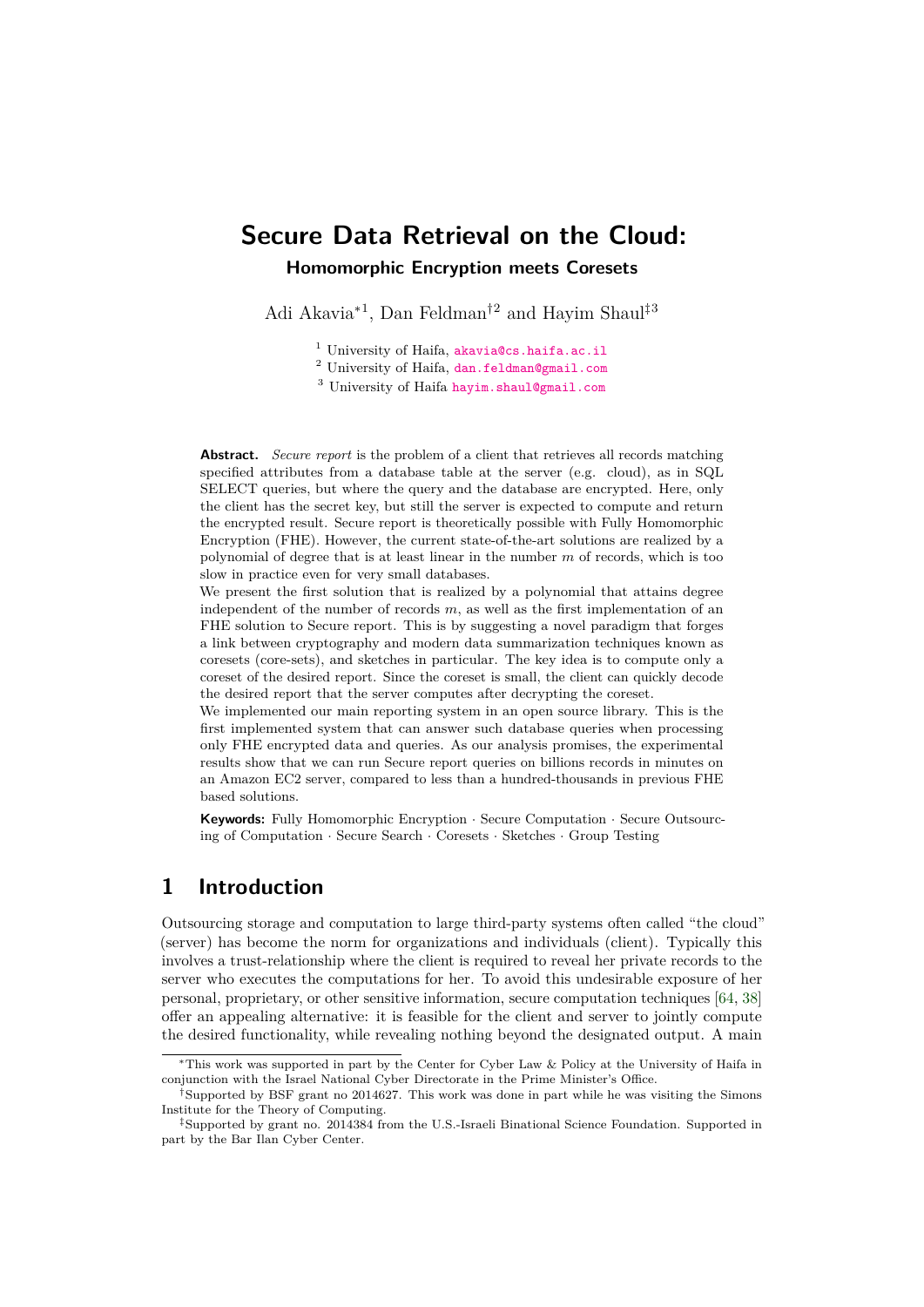challenge however in the design of secure computation is to attain low overhead over the un-secure version, in terms of both the communication and computation complexity. This translates to the goal of presenting the computation as a polynomial over a finite field with (a) low-degree and (b) low overall number of multiplications (see e.g. [\[7\]](#page-20-0)).

**Secure report.** In this work we focus on secure outsourcing of *data storage and retrieval tasks* – a fundamental computational building block useful in numerous applications such as secure retrieval from a database, a corpus of tagged images, text documents, genomic data, and so forth. In the secure outsourcing context the client is the owner of data, queries, and retrieval outcome. The server is expected to provide the storage and desired data retrieval functionality while learning no (or minimal) information on the client's data, queries and retrieved outcome.

We address the *report* data retrieval functionality, where the data is an unsorted array of elements  $array = (x_1, \ldots, x_m)$ , the query  $\ell$  corresponds to an agreed predicate ISMATCH $(x_i, \ell) \in \{0, 1\}$  (see below), and the retrieved outcome should be the list of (index, value) pairs for all array elements matching the query:

$$
\mathcal{L} = \{ (i, x_i) | \text{ISMATCH}(x_i, \ell) = 1 \}.
$$

Namely, the *report functionality* involves two parties, a client and a server, where the client's input and output are  $(array, \ell)$  and  $\mathcal L$  respectively, and the server has no input or output other than the shared parameters (the security parameter, and upper bounds on the number and size of records, queries and output  $\mathcal{L}$ ).

**isMatch Implementation.** The predicate  $\text{ISMATCH}(x_i, \ell)$  can be instantiated with any matching criterion, in a black-box fashion, to address versatile retrieval tasks. For example, *exact-match retrieval* is addressed by taking ISMATCH to be an equality-test (i.e., ISMATCH $(x_i, \ell) = 1$  if-and-only-if  $x_i = \ell$ ; *similarity-search* is addressed by taking ISMATCH to be the predicate accepting 1 if-and-only-if  $\text{DIST}(x_i, \ell) \leq \tau$  where  $\tau$  is a threshold, and DIST is a distance measure such as the Hamming, Euclidean, or Edit. Likewise, appropriate instantiations of ISMATCH on encrypted data yield wild-card matching, range queries, Boolean queries, and sub-array queries; See [\[65,](#page-24-1) [20,](#page-21-0) [52,](#page-23-0) [19,](#page-21-1) [50,](#page-23-1) [61,](#page-24-2) [51,](#page-23-2) [6\]](#page-20-1). In this work we address the complementary problem of retrieving the set of matching elements, as defined by the provided ISMATCH predicate.

For *Secure report*, the server should provide the report functionality obliviously of data, query and outcome. Furthermore, we make the following requirements: the protocol should use a *single-server* in *single-round* with *low communication* proportional only to the size of encrypted input and output, and perform *no pre-processing* of the cleartext data.

**Motivating use-cases scenarios** for our above requirements arise in settings where either: (a) We cannot assume non-collusion between multiple servers, or do not have availability of multiple servers; (b) Communication is intermittent, unreliable or costly, e.g., when communicating with mostly off-line clients as with sensors networks, posing a limiting factor on the number of communication rounds; (c) Communication is slow or expensive leading to the low bandwidth requirement; (d) it is infeasible to pre-process the cleartext data, e.g., for sorting, indexing or insertion into search-oriented data-structures such as search trees or hash tables. We note that retrieval from an unsorted data necessitates a linear-scan of the data even on cleartext data; yet it naturally arises in many use-cases. Examples for settings disallowing pre-processing the cleartext data follow:

• A-priori unknown matching criterion, as in ad-hoc SQL queries and our generic isMatch predicate;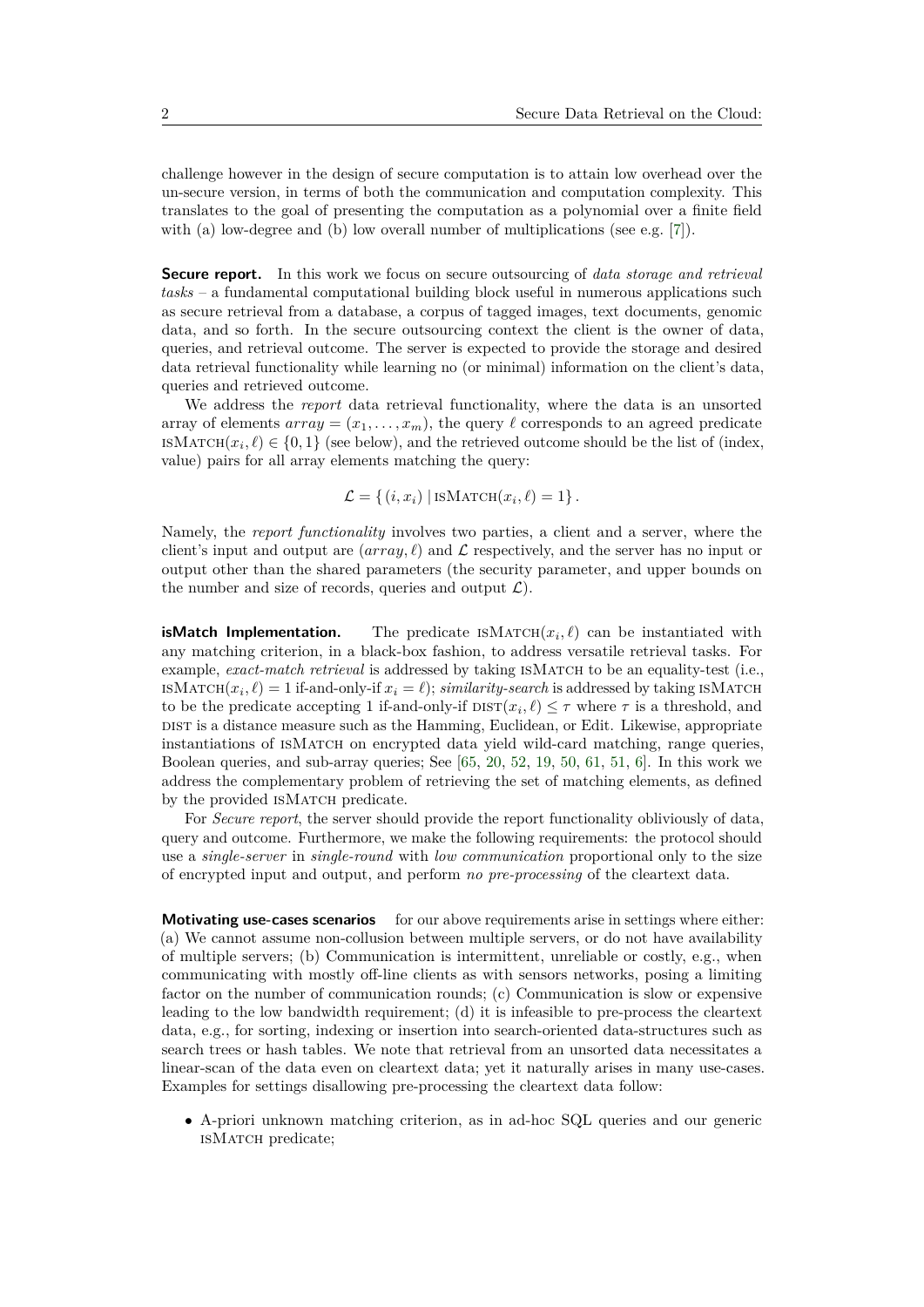- Range queries on high dimensional data, where index is infeasible due to size exponential in the number of attributes;
- Streaming data with each element discarded by the client immediately after being encrypted and uploaded to the server;
- Low capacity client too weak to store or sort the clear-text data, as in Internet-of-Things (IoT) devices;
- Fragmented data uploaded to the server from multiple distinct clients (e.g., agents, users, devices) with no single entity that holds entire clear-text data.

In all these examples, pre-processing the cleartext data is infeasible, whether because no single entity holds the entire cleartext data or has the capacity to process it, or because the required index is exponential large, or unknown in advance.

**Threat Model.** Our security requirement is that the adversary controlling the server learns no new information from participating in the protocol. For example, the adversary must not distinguish between two adversarially-chosen equal size queries  $\ell$  (similarly, data arrays *array*) from participating in the protocol. We note that there is no need to consider adversaries controlling the client because the server has no input or output. We address computationally-bounded semi-honest adversaries, i.e., adversaries that follow the protocol but may try to learn additional information.

**Secure report on FHE encrypted data.** Protocols satisfying the above requirements are feasible using Fully Homomorphic Encryption (FHE) [\[57,](#page-23-3) [33,](#page-22-1) [34\]](#page-22-2). FHE is an encryption scheme that enables homomorphically-evaluating polynomials *f* over encrypted input; that is, given a ciphertext  $\llbracket x \rrbracket$  encrypting the input *x*, it is possible to compute the ciphertext  $\llbracket y \rrbracket$ encrypting the output  $y = f(x)$  (with no access to a decryption key that would compromise security).

Secure report protocol using FHE would easily follow by providing a polynomial *f* realizing the above report functionality, i.e., *f* s.t.

$$
f(array, \ell) = \mathcal{L}.
$$

The protocol using *f* would be as follows. The client first generates public and secret keys for the FHE, keeps the secret key to herself, and sends to the server the public key and encrypted data elements  $\llbracket array \rrbracket = (\llbracket x_1 \rrbracket, \ldots, \llbracket x_m \rrbracket)$ . The client can then repeatedly issue encrypted retrieval queries  $\llbracket \ell \rrbracket$  for the server to homomorphically evaluate *f* on  $\llbracket \arctan \ell \rrbracket$ and  $\llbracket \ell \rrbracket$ , sends the encrypted outcome

$$
\llbracket \mathcal{L} \rrbracket = \{ (\llbracket i \rrbracket, \llbracket x_i \rrbracket) \mid \text{isMatch}(x_i, \ell) = 1 \}
$$

to the client which decrypts it and obtain the desired result  $\mathcal{L}$ .

Clearly this protocol has a single-server, single round, low bandwidth communication (proportional only to the encrypted input and output, while being independent of the complexity of the report functionality), and involves no preprocessing of the cleartext data. Moreover, security easily follows from the semantic security of the FHE scheme.

The problem is that known polynomials *f* for the report functionality have high degree  $\Omega(m \cdot d)$ , for *m* the number of data records and *d* the degree of the polynomial realizing the matching condition isMatch; See Appendix [A.](#page-24-3) This is too slow with current FHE candidates and implementations.

The motivation for our work is to answer affirmatively the following question: **Is there an** *efficient* **protocol for Secure report on FHE encrypted data and query?**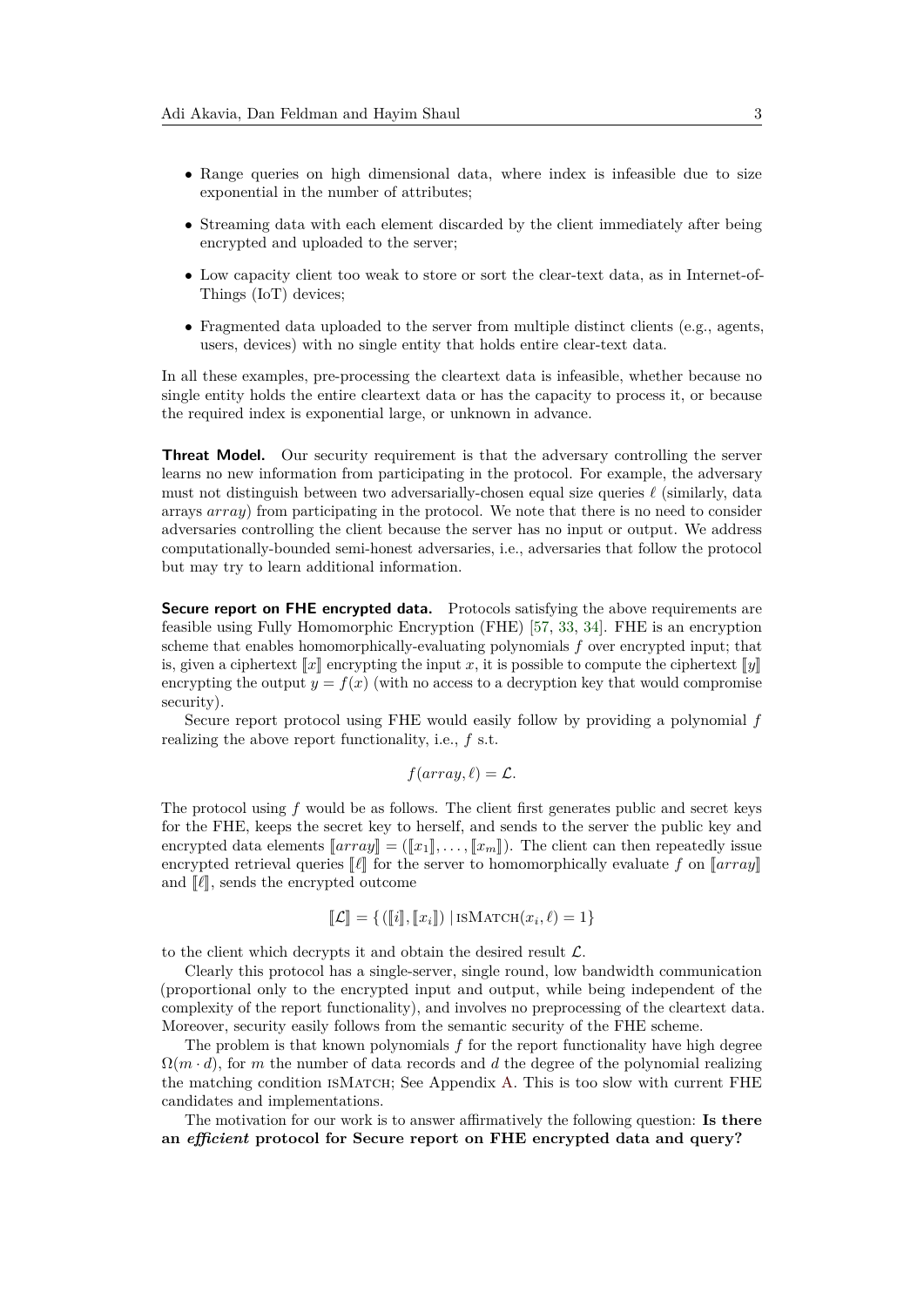# **1.1 Our Contribution**

We propose a novel paradigm, named *coresets for homomorphic encryption* (CHE), that forges a link between data summarization techniques (known as "coresets" or "sketches") and secure computation on FHE encrypted data: Whereas it is not clear if low-degree polynomials exist for many classic tasks, such as search and report, our paradigm suggests instead for the server to compute a coreset for these problems for the goal of gaining a dramatic reduction in server's complexity, while essentially conserving the communication and client's complexity; See Section [2.](#page-5-0)

We demonstrate the strength of our CHE paradigm by applying it on the Secure report problem to dramatically reduce the server's complexity: reducing the degree of the polynomial evaluated by the server to be as low as the degree *d* of the polynomial realizing ISMATCH (improving over degree  $\Omega(m \cdot d)$ ) in the direct polynomial). We stress that the degree in our solution is independent of the number of data records *m*. See Section [3.](#page-7-0)

Elaborating on the above, our Secure report solution improves over the direct polynomial in both the server's degree and overall multiplications by multiplicative factors  $\Omega(m)$  and  $\Omega(|\mathcal{L}| \cdot m)$  respectively. Conversely, our Secure report exhibit a slight degradation in the communication and client's complexity (by a factor  $|\mathcal{L}|$  and  $(|\mathcal{L}| + \log m)^{O(1)}$  respectively); this is a minor degradation when the number of matches  $|\mathcal{L}|$  is moderate, say, logarithmic in *m* (whereas for large  $|\mathcal{L}|$  transmitting all these matches would typically be undesirable, due to the high communication it entails even without the discussed overhead).

**Experimental results.** We implemented our Secure report solution in a C++ library building on HElib [\[43\]](#page-23-4) FHE implementation, and ran extensive experiments. Our experimental results show that we can run our Secure report on *billions* of database records in a minute, on a single Amazon AWS server (compared to less than a hundred-thousand records with the direct polynomial, on the same hardware); See Fig. [1](#page-4-0) and Section [5.](#page-17-0)

Our code is provided for the community in an open source library of Coresets for Homomorphic Encryption (CHElib) [\[3\]](#page-20-2), to reproduce our experiments, to extend our results for real-world applications, and for practitioners at industry or academy that wish to use these results for their future papers or products.

**Future research.** We expect our coresets for homomorphic encryption paradigm to be further employed for degree reduction in the context of other secure computation tasks, possibly together with classical degree reduction techniques such as low-degree approximation [\[55,](#page-23-5) [59\]](#page-24-4) and randomized polynomials [\[48\]](#page-23-6). Indeed, our paradigm was already employed in a follow-up work [\[5\]](#page-20-3) to solve the secure search problem of returning the first-match (i.e., returning  $(i, x_i)$  for  $i = \min\{i \in [m] \mid \text{ISMATCH}(x_i, \ell) = 1\}$ ), motivated by use-cases where the number of matches to report is too large.

## **1.2 Related Works**

Secure search has been extensively studied employing a variety of cryptographic tools leading to solutions with versatile properties.

**Most relevant scenario: Secure search on FHE encrypted data.** The scenario most relevant to our settings is secure search on FHE encrypted data [\[34\]](#page-22-2), when focusing on protocols with single-server, single-round, low-communication proportional only to the size of encrypted input and output, and with no pre-processing on cleartext data. We note that disallowing pre-processing necessitates a linear scan of the data, even if we were to compute on cleartext data and query.

*Private Information Retrieval (PIR)* [\[22\]](#page-21-2) enables a client to retrieve a data item from a server holding a data array, while hiding from the server the client's query, the retrieved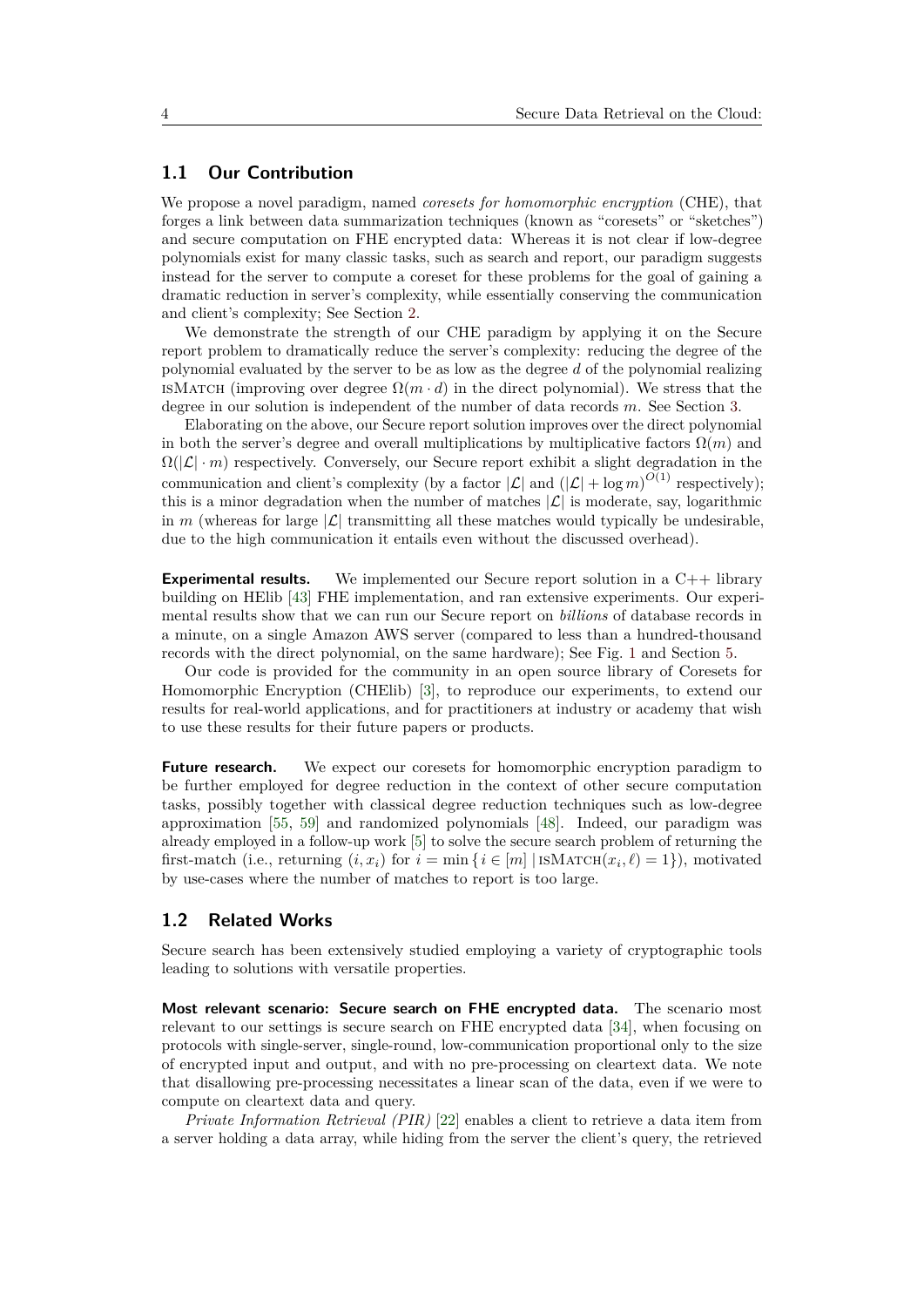<span id="page-4-0"></span>

**Figure 1:** A **log-scaled** graph showing the server's running time (*y*-axis) on a single machine of Amazon's cloud, for different vector size (*x*-axis) of Secure Report (Protocol [3\)](#page-14-0) over encrypted vector. In these experimets the vectors had 40 matching elements to be reported. The yellow line marks the running time of our report algorithm. The red line marks the running time of the direct report algorithm, where a solid line marks experiements that were made and a dashed line marks our interpolation based on our analysis.

data item, and the query and access patterns. The PIR query is typically the item's index  $i \in [m]$ . Nevertheless, constructions of PIR on FHE encrypted data [\[33,](#page-22-1) [11,](#page-20-4) [30\]](#page-22-3) are easily extended for retrieving encrypted keywords provided the keyword *uniquely identifies* at most a single data item (uniqueness constraint). In contrast, in our work we do not require the query to be a unique identifier to a single data item.

*Secure search on encrypted data*, eliminating the aforementioned uniqueness constraint, was recently achieved [\[5\]](#page-20-3), providing secure search on FHE encrypted hiding the content of data items and queries, as well as the query and access patterns. In [\[5\]](#page-20-3) the retrieved item is the *first matching item* in the array; whereas retrieving subsequent items requires further interaction, another round for each fetch-next item to be retrieved. In contrast, in our work we retrieve all matches in a single round.

**Other scenarios: relaxed settings.** Numerous other related works on secure search are relevant, if relaxing the above settings to allow, for example, leaking information on the access or search patterns, searching on cleartext data, *k >* 1 servers, *R >* 1 rounds, communication bandwidth growing with database size *m* or with complexity of the computed functionality, allowing pre-processing the cleartext data, etc.

When allowing information leakage, as in leaking access and query patterns or revealing order, searchable and structured encryption (SE and STE) [\[60,](#page-24-5) [16\]](#page-21-3) allow for highly efficient construction approaching plaintext search time. Furthermore, these constructions typically allow pre-processing the cleartext data for achieving sub-linear search time. Yet, the inherent information leakage has been often exploited to obtain the content of query and data items [\[14,](#page-21-4) [66,](#page-24-6) [49,](#page-23-7) [1,](#page-20-5) [36,](#page-22-4) [40,](#page-22-5) [41,](#page-22-6) [54\]](#page-23-8).

When searching on unencrypted data (in contrast to encrypted data in our settings), indexing can be used to enforce uniqueness to allow using the aforementioned PIR on FHE encryption data protocols [\[15,](#page-21-5) [58\]](#page-23-9); this indexing however incurs considerable time and memory overhead. Furthermore, if allowing pre-processing of cleartext data on top of searching on unencrypted data, then we could employ PIR-by-Keywords [\[21\]](#page-21-6) techniques to get sub-linear complexity.

When allowing  $k > 2$  non-colluding servers, fast private queries on public (unencrypted) data systems were presented in [\[8,](#page-20-6) [62\]](#page-24-7).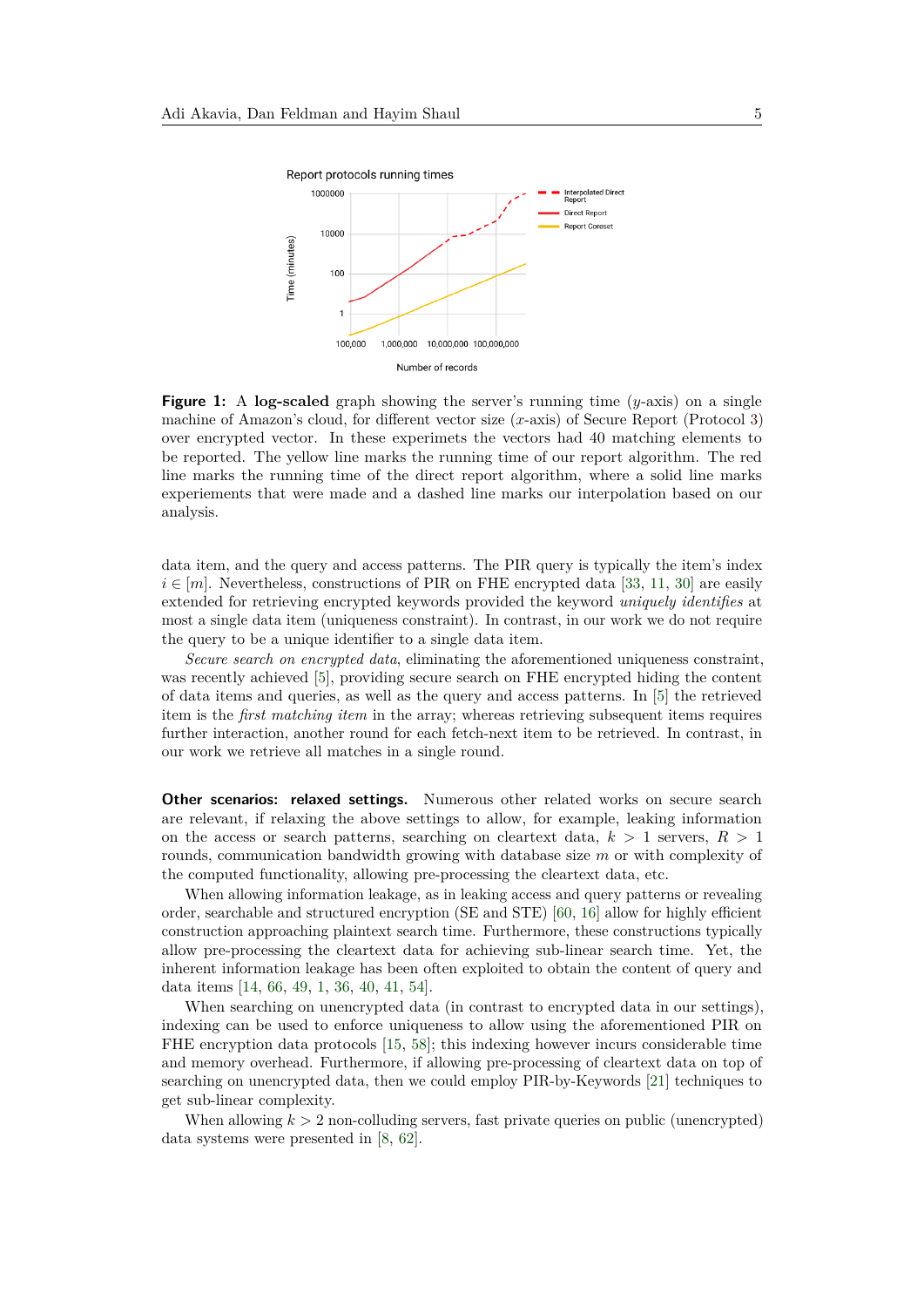When allowing  $R > 1$  rounds,  $\log m$  communication overhead, and a client maintaining and updating state – Oblivious RAM (ORAM) [\[37\]](#page-22-7) enable hiding data access patterns with sub-linear server time (breaking the linear scan barrier of our settings).

When allowing communication bandwidth to grow with the time to compute the search functionality, classical "pre-FHE" secure two-party computation (2PC\*) techniques can be employed, such as garbled circuits and secret sharing [\[64,](#page-24-0) [39\]](#page-22-8).

Likewise, when allowing communication bandwidth to grow with the number of records *m*, secure pattern matching (SPM) shows how to efficiently compute ISMATCH on FHE encrypted data item. Query [\[65,](#page-24-1) [20,](#page-21-0) [52,](#page-23-0) [19,](#page-21-1) [61,](#page-24-2) [51\]](#page-23-2) can be employed by the server to compute the encrypted length *m* indicator vector indicating the desired matches, and transmitting this entire vector of length *m* to the client. This is clearly impractical for large databases where *m* is large.

**Table 1:** Comparison to related works for secure data retrieval on FHE encrypted data with single-server, single-round protocols, and no pre-processing of cleartext data. Rows correspond to approaches: Secure Pattern Matching [\[65,](#page-24-1) [20,](#page-21-0) [52,](#page-23-0) [19,](#page-21-1) [61,](#page-24-2) [51\]](#page-23-2) (SPM), Private Information Retrieval [\[11,](#page-20-4) [30,](#page-22-3) [15,](#page-21-5) [58\]](#page-23-9)(PIR), Secure Search [\[5\]](#page-20-3), the Direct polynomial (see Appendix [A\)](#page-24-3), and our Report-Coreset approach (CHElib). Columns correspond to desired properties: sub-linear communication and client's complexity, low degree for the polynomial homomorphically-evaluated by the server, handling query without uniqueness constraint, returning all matches (rather than a single match), and returning both index and record (rather than only the index). The parameter *d* is the degree of the specified matching predicate isMatch; and *m* is the number of records in the data array.

| Approaches     | Sub-linear | Server's           | Non-unique  | Returns     | Returns |
|----------------|------------|--------------------|-------------|-------------|---------|
|                | Client     | degree             | Identifiers | All Matches | Records |
| <b>SPM</b>     |            |                    |             |             |         |
| PIR.           |            |                    |             |             |         |
| Secure Search  |            | $d \cdot \log^3 m$ |             |             |         |
| Direct method  |            | $d \cdot m$        |             |             |         |
| <b>CHEL</b> ib |            |                    |             |             |         |

# <span id="page-5-0"></span>**2 New Paradigm: Coresets for Homomorphic Encryption**

In this section we give an overview of how we propose to employ coresets, sketches and group-testing for reducing the complexity of computing on FHE encrypted data.

**Coreset** is a data summarization *C* of a set *P* of items (e.g. points, vectors or database records) with respect to a set *Q* of queries (e.g. models, shapes, classifiers, points, lines) and a loss function f, such that  $f(P,q)$  is approximately the same as  $f(C,q)$  for every query  $q \in Q$ . The goal is to have provable bounds for (i) the size of *C* (say,  $1/\varepsilon$ ), (ii) the approximation error (say,  $\varepsilon \in (0,1)$ ) and (iii) construction time of *C* given  $(P,Q,f)$ . We can then run (possibly inefficient) existing algorithms and heuristics on the small coreset *C*, to obtain provably approximated solution for the optimal query (with respect to *f*) of the original data.

**Sketches** are a special type of coresets, where given an  $m \times d$  matrix P and a "fat",  $s \times m$  matrix  $A_{s,m}$ , with  $s \ll m$ , the result  $C = A_{s,m}P$  is an  $s \times d$  ("sketch") vector. Many problems can be solved on the sketch *C* instead of the long vector *P*, by designing a corresponding (sketch) matrix  $A_{s,m}$ . For example, if the entries of  $A_{s,m}$  are random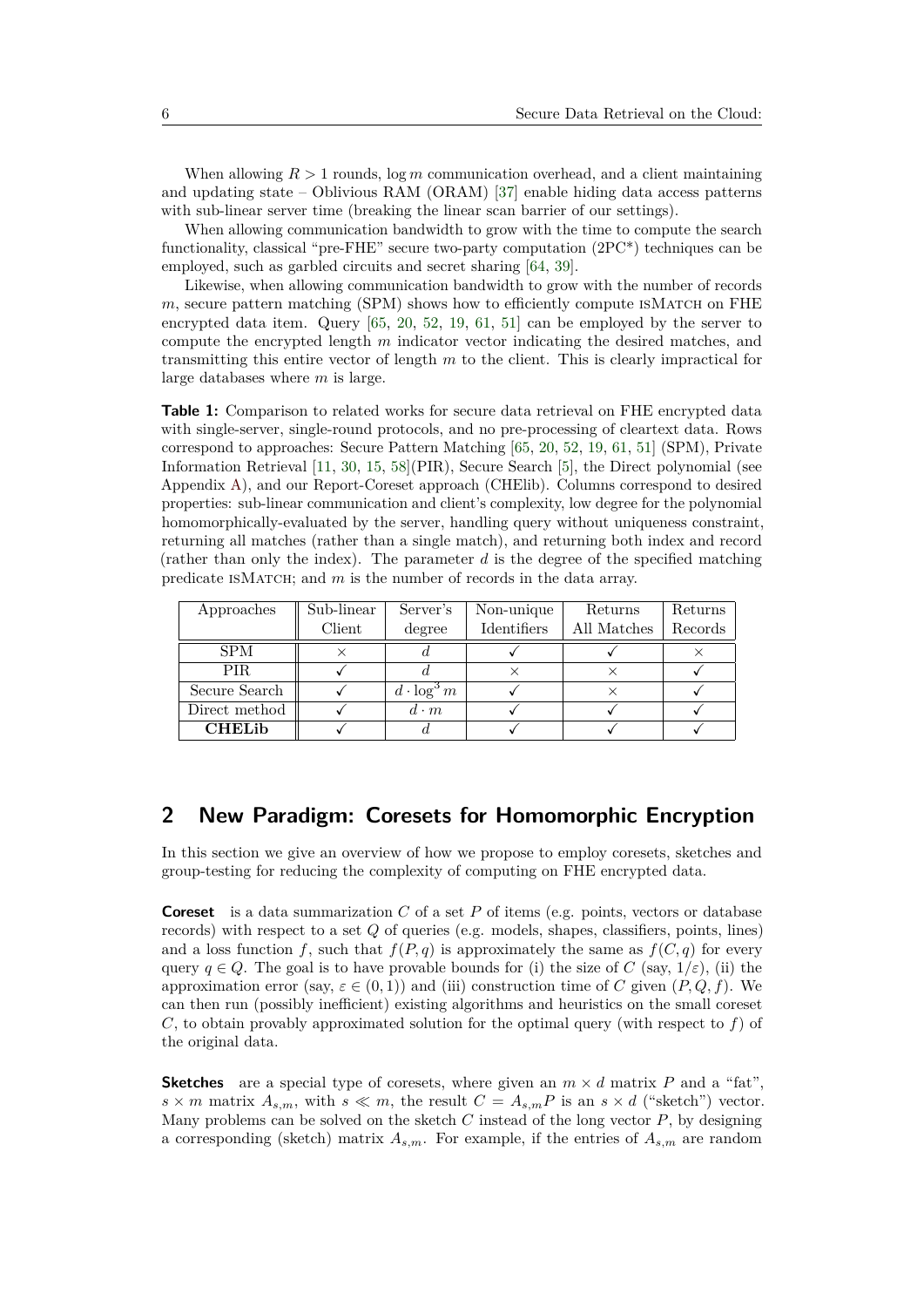standard Gaussian variables, then we can approximate the *k*-means problem on *C* by the Johnson-Lindenstrauss Lemma; see [\[9\]](#page-20-7). In this paper we use sketches in the context of compressed sensing, or more precisely, Group Testing [\[31\]](#page-22-9).

The coreset is a paradigm in the sense that its exact definition, structure and properties change from paper to paper. The term "coreset" was coined by Agarwal, Har-Peled, and Varadarajan [\[2\]](#page-20-8) and originally used for optimization in computational geometry (e.g. [\[53,](#page-23-10) [23,](#page-21-7) [13\]](#page-21-8)). Since then coresets were used in fields such as machine learning (e.g.[\[45,](#page-23-11) [12\]](#page-20-9)), numerical algebra [\[63\]](#page-24-8), graph theory (e.g. [\[29\]](#page-22-10)), time series [\[46,](#page-23-12) [56,](#page-23-13) [35\]](#page-22-11) streaming [\[26,](#page-21-9) [32,](#page-22-12) [24,](#page-21-10) [27\]](#page-21-11) and pattern recognition [\[17,](#page-21-12) [25,](#page-21-13) [42,](#page-23-14) [28,](#page-22-13) [44\]](#page-23-15).

**Coresets for Homomorphic Encryption (CHE).** In this paper we suggest a new paradigm that is inspired by the coreset paradigm, but for a very different application and context. Instead of running the complete secure algorithm on the server side and encrypted data, the server computes only (encrypted) coresets for the problem at hand and sends them back to the client. Since the coresets are small, communicating them to the client, decrypting them, and decoding the desired result from the coreset is relatively fast and require only little additional time on the client side.

In this paper we introduce the first two CHEs (cf. Fig. [2\)](#page-8-0): one for reporting non-zero values in an array, and one for reducing the ring size from  $r$  to  $O(\log r)$ ; see Section [4.](#page-13-0) These two coresets are then combined to give our secure solution to the report problem; see Theorem [1.](#page-10-0) The report coreset uses a sketch matrix to communicate the sparse binary vector of the reported indices to the client.

The key property that we show in this paper is that computing coresets on the server side securely (i.e., via polynomials) dramatically reduces its computation by reducing the degree of the polynomial from at least linear to logarithmic on the input size (CRT coreset) or even constant (report coreset).

Informally, in this paper a function *S* is an efficient coreset construction scheme for a problem if it has the following pair of properties.

- (i)  $S(P) \in \mathbb{R}^k$  is a short vector that can be computed efficiently. Usually  $k = (\log m)^{O(1)}$ for an input vector *P* of length *m*.
- (ii)  $S(P)$  is a coreset or a "sketch" vector in the sense that the desired information, in a problem dependent sense, can be extracted efficiently and exactly from *S*(*P*), without having access to (the large) original vector.

Another significant difference from traditional coreset and sketches papers is that the coresets in this paper are exact in the sense that the data reduction does not introduce any additional error *ε*.

**Group Testing meets FHE for report coreset.** Our report coreset in Protocol [3](#page-14-0) uses a modern result from the field of Group Testing [\[31\]](#page-22-9). To our knowledge, this is the first application of Group Testing to FHE. The motivation is to return to the client the very large (*m* bits) but sparse binary (indicator) vector  $\chi$  of the desired *s* indices that were computed in Line [2a](#page-14-1) of our report coreset (Protocol [3\)](#page-14-0) by communicating a number of bits that is only poly-logarithmic in *m*. Specifically, entries  $\chi(i) = \text{ISMATCH}(x_i, \ell)$  indicate whether data elements  $x_i$  match the query  $\ell$ .

The server however sees only the ciphertexts  $\llbracket \chi(i) \rrbracket$ , encrypting the indicators  $\chi(i)$ , that the server obtains by homomorphically-evaluating the isMatch polynomial on encrypted elements  $[x_i]$  and query  $[\ell]$ . Since the vector  $\chi$  is encrypted, an efficient algorithm must be realized by a low-degree polynomial, so simple comparison of each entry to 1 is impossible by such a polynomial. Instead, Group Testing suggests to extract the set of 1's entries in *χ* from a small number of predefined sums on subsets entries in *χ*.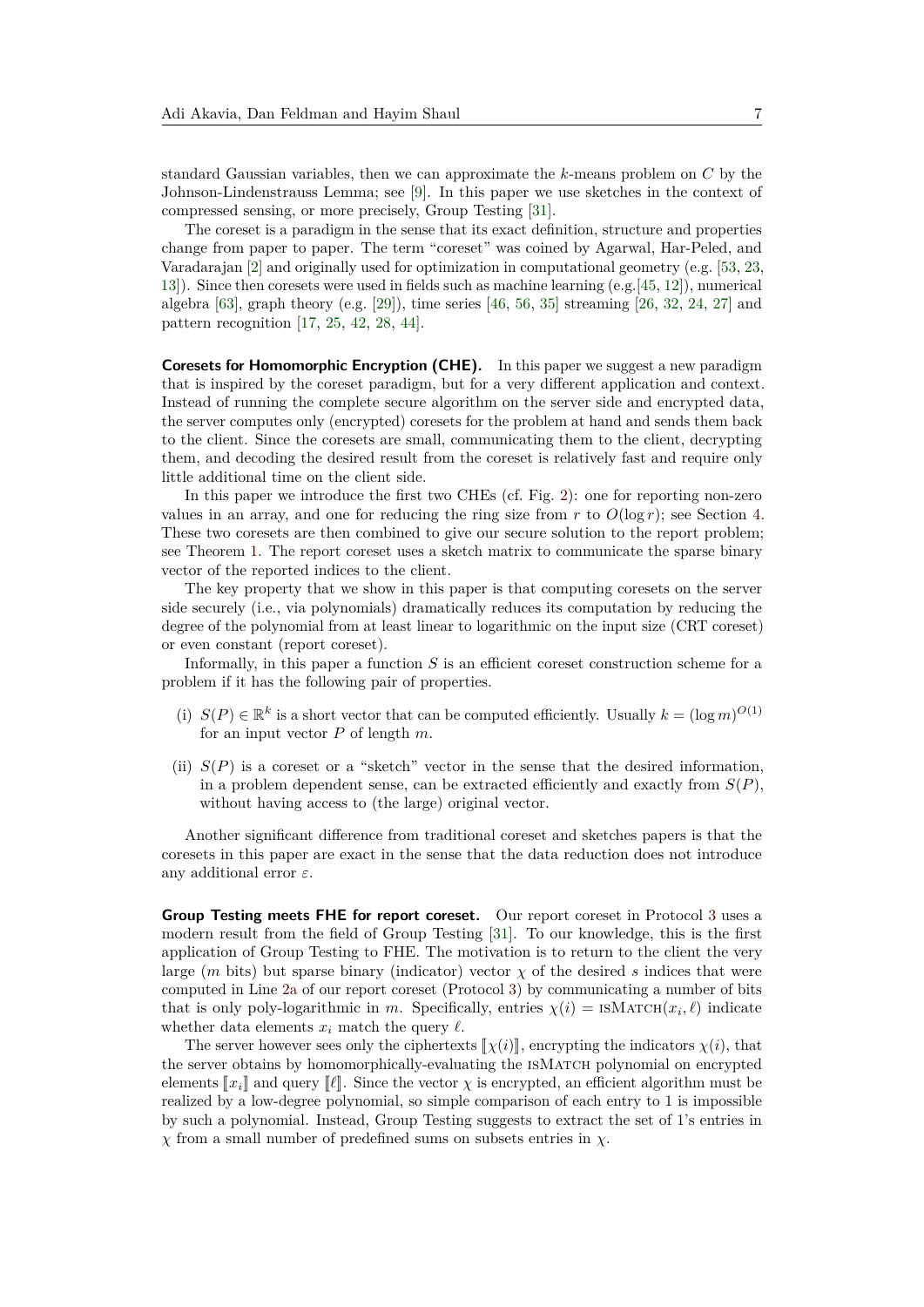Our Report Coreset multiplies the (encrypted) indicator vector  $\chi$  by a (sketch) matrix  $A_{s,m}$  of size  $k \times m$  where  $k$  is polynomial in  $s$  and  $\log m$ , i.e., we compute few *linear* combinations  $A_{s,m} \cdot \chi$  of the entries of  $\chi$ . In fact, since the sketch matrix  $A_{s,m}$  is public, computing these linear combinations requires only an additively homomorphic encryption. Indyk, Ngo and Rudra [\[47\]](#page-23-16) suggested such a binary matrix  $A_{s,m}$  with  $k = O(s^2 \log m)$ rows, so that our *χ* vector can be decoded from  $A_{s,m} \cdot \chi$  in time that is also polynomial in *s* and log *m* on the client side.

Unfortunately, unlike  $\chi$ , the vector  $A_{s,m} \cdot \chi$  is not a binary vector; moreover, correct decoding of the sketch assumes this product is computed over the reals. In contrast, in the context of FHE, computation is typically within a finite ring, e.g., computation modulo *p* for a prime *p*, and not over the reals.<sup>[1](#page-7-1)</sup> Taking a sufficiently large *p* (e.g.,  $p > m$  if  $A_{m,s}$ is binary), would have resolved the correctness issue, albeit introducing an undesirable complexity increase, as larger *p* leads to a general slowdown in the homomorphic operations as well as size inflation of the keys and ciphertexts. To aggravating the problem further, if ISMATCH $(x_i, \ell)$  uses Fermat's Little Theorem (e.g., for testing equality), then the degree of the polynomial for computing  $\chi$  in Line [2a](#page-14-1) of Protocol [3](#page-14-0) grows at least linearly with p. resulting in a high-degree polynomial.

Our CRT Coreset offers a solution that guarantees to resolve both the correctness and complexity issues by executing the homomorphic evaluations in multiple rings (in parallel), where the CRT coreset is the tuple of results in all the rings. Our analysis follows from the Chinese Remainder Theorem (CRT) showing that computing modulo  $O(\log m)$  small primes  $p = \tilde{O}(\log m)$ , not only guarantees the efficiency and low-degree of the polynomials we evaluate, but also ensures that the correct outcome can be efficiently decoded from the CRT coreset.

In addition, the value *s* of the sparsity of  $\chi$  is required to compute the sketch matrix  $A_{s,m}$  but unknown to the server. These and other challenges are handled by the algorithms of our system.

# <span id="page-7-0"></span>**3 Problem Statement and Main Result**

In this section we formally define the Secure report problem and state our main theorem.

### <span id="page-7-3"></span>**3.1 The Secure Report Problem**

Our main example application for using coresets in the service of FHE is to solve the following report queries problem efficiently on a secure database.

For simplicity of the presentation, we first address the problem of reporting the list If consisting of all *indices*  $i \in \{1, \ldots, m\}$  for the matching elements, i.e., all  $x_i$  so that ISMATCH $(x_i, \ell) = 1$ . The extension for reporting the list  $\mathcal L$  of index and value pairs  $(i, x_i)$ , for  $i \in \mathcal{I}$ , is simple and requires no increase in the round complexity; see Section [4.2.2.](#page-15-0)

We focus here on key components of the definition, deferring to Section [3.3](#page-11-0) some implementation details regarding the input representation and compatibility requirements for the ISMATCH polynomial and the FHE.

<span id="page-7-2"></span>**Definition 1** (Report problem). Let *m* be a positive integer, let  $M$  and  $Q$  the domains of data-elements and queries respectively, ISMATCH:  $\mathcal{M} \times \mathcal{Q} \rightarrow \{0, 1\}$  a polynomial specifying the matching condition. In the *Report problem*, on input  $array = (x_1, \ldots, x_m) \in \mathcal{M}^m$  and query  $\ell \in \mathcal{Q}$ , the output is the set  $\mathcal I$  of all entries in *array* matching  $\ell$ :

$$
\mathcal{I} = \{ i \in \{1, \ldots, m\} \mid \text{ISMATCH}(x_i, \ell) = 1 \}.
$$

<span id="page-7-1"></span> $<sup>1</sup>$ An exception is a recent FHE scheme computing over the reals, albeit inherently introducing rounding</sup> errors in each computation [\[18\]](#page-21-14).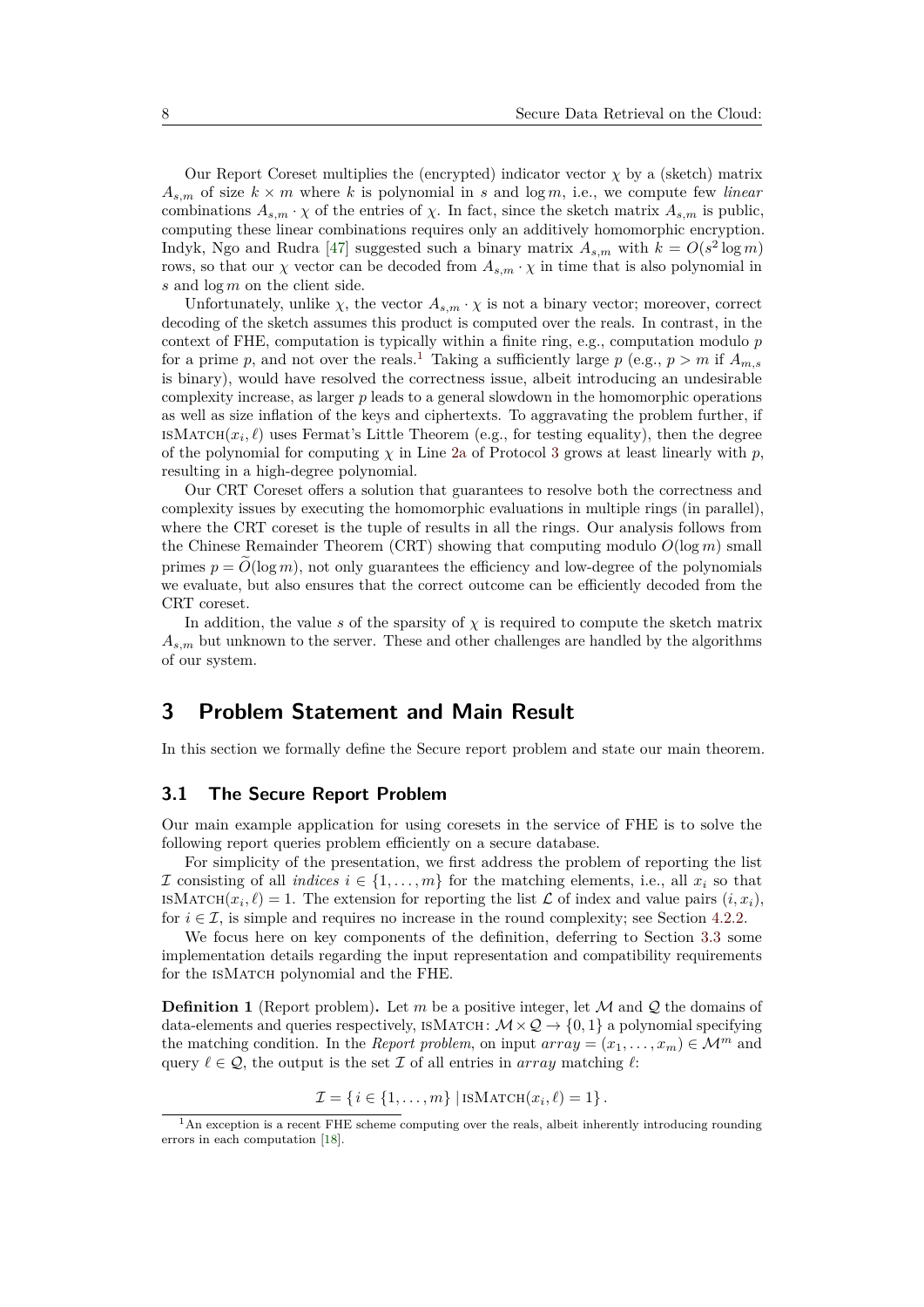<span id="page-8-0"></span>

**Figure 2:** Overview of the suggested system for reporting the indices  $I = \{2, 4, 5\}$  of the lookup value  $\ell = 5$  in the array  $(1, 5, 3, 5, 5, 4, 2)$ . Green and blue titles correspond to algorithms that run on the client's and server's side, respectively. The rightmost boxes represent encrypted saved versions of the array. After the client calls Report on the right, a version is computed from the shared memory (top right) to each of the few ring values (only  $q = 5$  is shown). ISMATCH (bottom right) contains binary results for each ring. The client computes the number  $|I|$  of occurrences (bottom left) of  $\ell$  in the array, by applying the CRT-Coreset on the Count results that are computed by the server. It then computes the closest power of 2 for  $|I|$  (i.e.,  $s^* = 4$ ), decrypts the corresponding sketched vector  $(y_s = 4)$ , and ignores the other sketches. The client then computes *I* efficiently from *ys*. Each sketch vector is computed by the server using CRT-Coreset which computes, for every ring's size  $q$ , its REPORTCORESET (in the middle) that uses ISMATCH =  $array - (\ell, \cdots, \ell)$  for *q* (bottom right).

In the context of our coreset for FHE paradigm, we relax the report problem to allow outputting a short sketch for  $I$ , named, *report-coreset*, on which the client applies an efficient decoding algorithm to obtain *I*. We assume an upper-bound  $s \in [0, m]$  on the number of matches is given; See Section [4.2.3](#page-16-0) for treatment of the case *s* is unknown. Looking ahead, for efficiency we'd like the report-coreset to be short and the decoding time to be efficient, specifically, we'd like them to be polynomial in *s* and log *m*.

<span id="page-8-1"></span>**Definition 2** (Report coreset). Let *m*, *array*,  $\ell$  and  $\mathcal{I}$  be as in Definition [1.](#page-7-2) Let  $s \in [0, m]$ be an upper bound on the number of matches  $|\mathcal{I}|$ . A vector  $y \in \mathbb{Z}^k$  is an *s*-report coreset for  $(array, \ell)$  if, given only *y*, we can decode (compute) the set  $\mathcal{I}$ .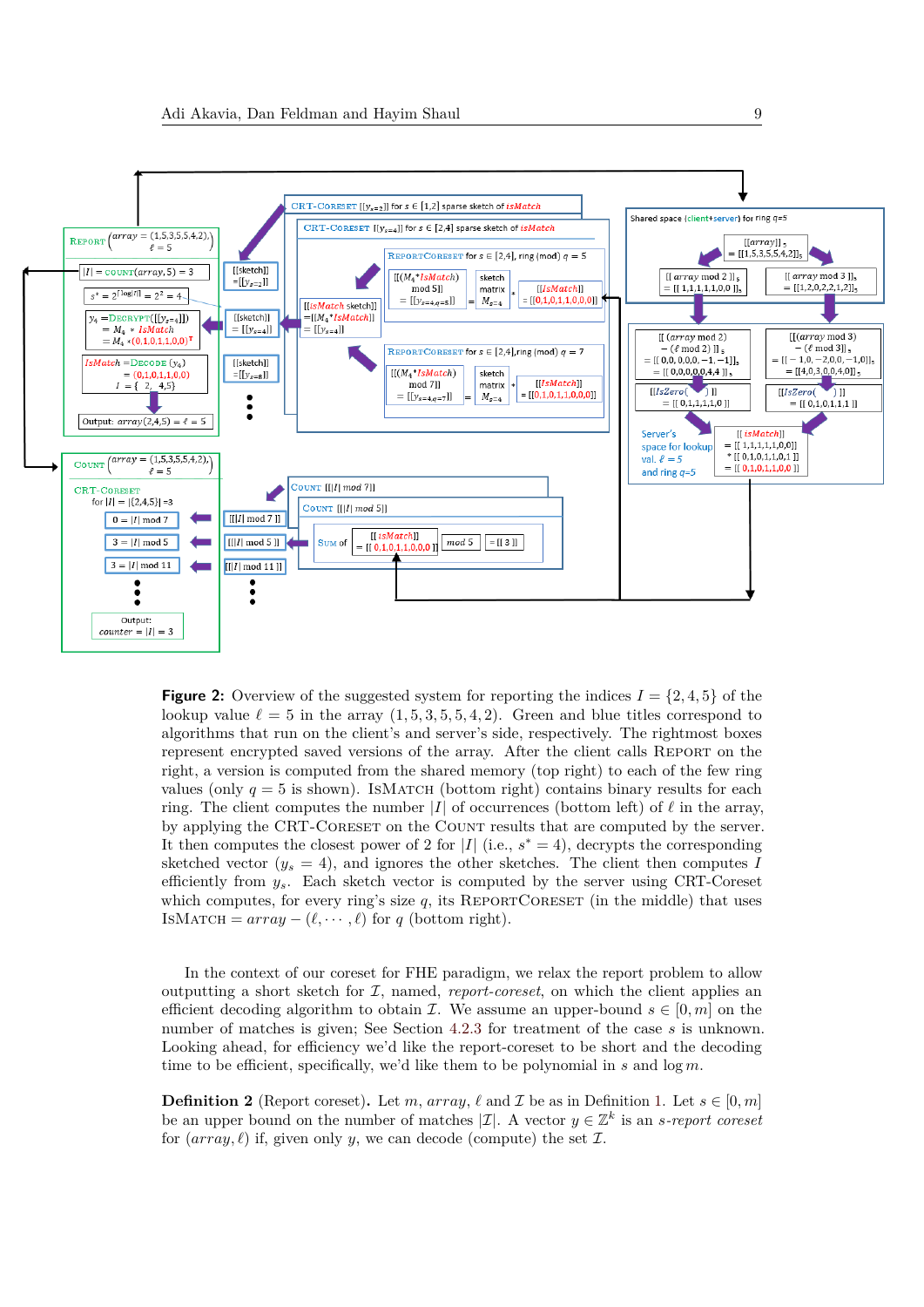The secure-report problem is the report-problem where the input  $(array, \ell)$  and reportcoreset output *y* are replaced by their encryption.

<span id="page-9-0"></span>**Definition 3** (Secure-report coreset problem). Let *m*, *array*,  $\ell$ ,  $\mathcal{I}$ , *s* and *y* be as in Definition [2.](#page-8-1) In the *secure-report problem*, on input ciphertexts ( $\lceil \arctan \rceil$ ,  $\lceil \ell \rceil$ ), the output is a ciphertext  $\llbracket y \rrbracket$  for an *s*-report coreset *y* for  $(array, \ell)$ .

Here  $\llbracket array \rrbracket = (\llbracket x_1 \rrbracket, \ldots, \llbracket x_m \rrbracket)$  is the entry-by-entry encryption of the data *array*, and  $\llbracket \ell \rrbracket$  is the encryption of the query  $\ell$ , where encryption is with an FHE scheme specified as parameters to the problem.

**A secure-report protocol via coresets.** The usage scenario is that the client first generates keys and uploads the encrypted data  $\llbracket array \rrbracket$  to the server; the client can then issue repeated encrypted report queries  $\llbracket \ell \rrbracket$ , for which the server homomophically computes and sends to the client the *s*-report coreset  $\llbracket y \rrbracket$ ; the client can then decrypt and decode to obtain the desired outcome I.

In details, for *m*, *array*,  $\ell$ ,  $\mathcal{I}$ , *s* and *y* as in Definition [2,](#page-8-1) the protocol for Secure report via the secure-report coreset involves two parties, a client and a server with shared input parameters (see below); a client's input  $(array, \ell)$  for  $array \space a$  length *m* array of data-elements and  $\ell$  a query (or lookup value); the client's output the list of matching elements  $\mathcal{I}$ ; and no input or output for the server. The steps of the protocol are as follows First, in an initialization and data upload phase, the client generates keys for the FHE specified in the shared parameter, encrypts *array* entry-by-entry, and uploads the corresponding ciphertexts  $\llbracket array \rrbracket$  to the server. Next, in a search-phase, the client can repeatedly encrypt report queries  $\ell$  and send the encrypted queries  $\ell$  to the server. The server then homomophically computes  $s$ -report coreset  $\llbracket y \rrbracket$ , and sends it to the client. The client then decrypts and decodes to obtain the desired outcome I.

*The shared input parameters* for our protocol (Protocol [3\)](#page-14-0) are  $\lambda$ , E, p, M, Q, ISMATCH, *m* and *s* defined as follows:  $\lambda$  is the security parameter, *p* the smallest prime larger than *m*,  $\mathcal{E} = (Gen, Enc, Dec,Eval)$  an FHE scheme that can compute homomorphic evaluations in  $GF(p)$ , M the data elements space, Q the queries-space, ISMATCH a polynomial realizing the matching criterion ISMATCH:  $\mathcal{M} \times \mathcal{Q} \rightarrow \{0,1\}$ , m the number of data elements (for an upper-bound pad with zeros), and *s* an upper-bound on the number of matching data elements.

In our extension for the case that an upper bound *s* on the number of matches is unknown (Section [4.2.3\)](#page-16-0), we omit *s* from the shared parameters.

In our optimization utilizing our CRT-coreset to reduce the ring size for the homomorphicevaluations from linear to logarithmic in *m* (Section [4.2.2\)](#page-15-0), we replace the large prime *p* by a small set  $\mathcal{P} = \{p_1, \ldots, p_k\}$  of small primes. Specifically, we set P to consist of the first  $\kappa$  primes larger than  $\log_2 m$  for  $\kappa = \log m / \log \log m$ .

*Remarks and extensions.* For simplicity of the presentation we assume the entire data *array* is uploaded in a single execution of the protocol, together with the keys generation. This can be easily modified. The keys can be generated at a separate time, possibly by a separate entity distributing the public key to the clients who will upload the data (data-sources) and to the server, and distributing the secret key to the clients who will issue search queries (search-clients). The upload can occur over time and from multiple data-sources, gradually uploading new encrypted data records for the server to append to its array of ciphertexts.

#### **The question motivating this work, which we affirmatively answer** is as follows:

*Can we solve the secure-report problem via a server homomorphically evaluating of a polynomial of degree independent of the number of data elements m, and where the communication and client's is complexity sub-linear in m?*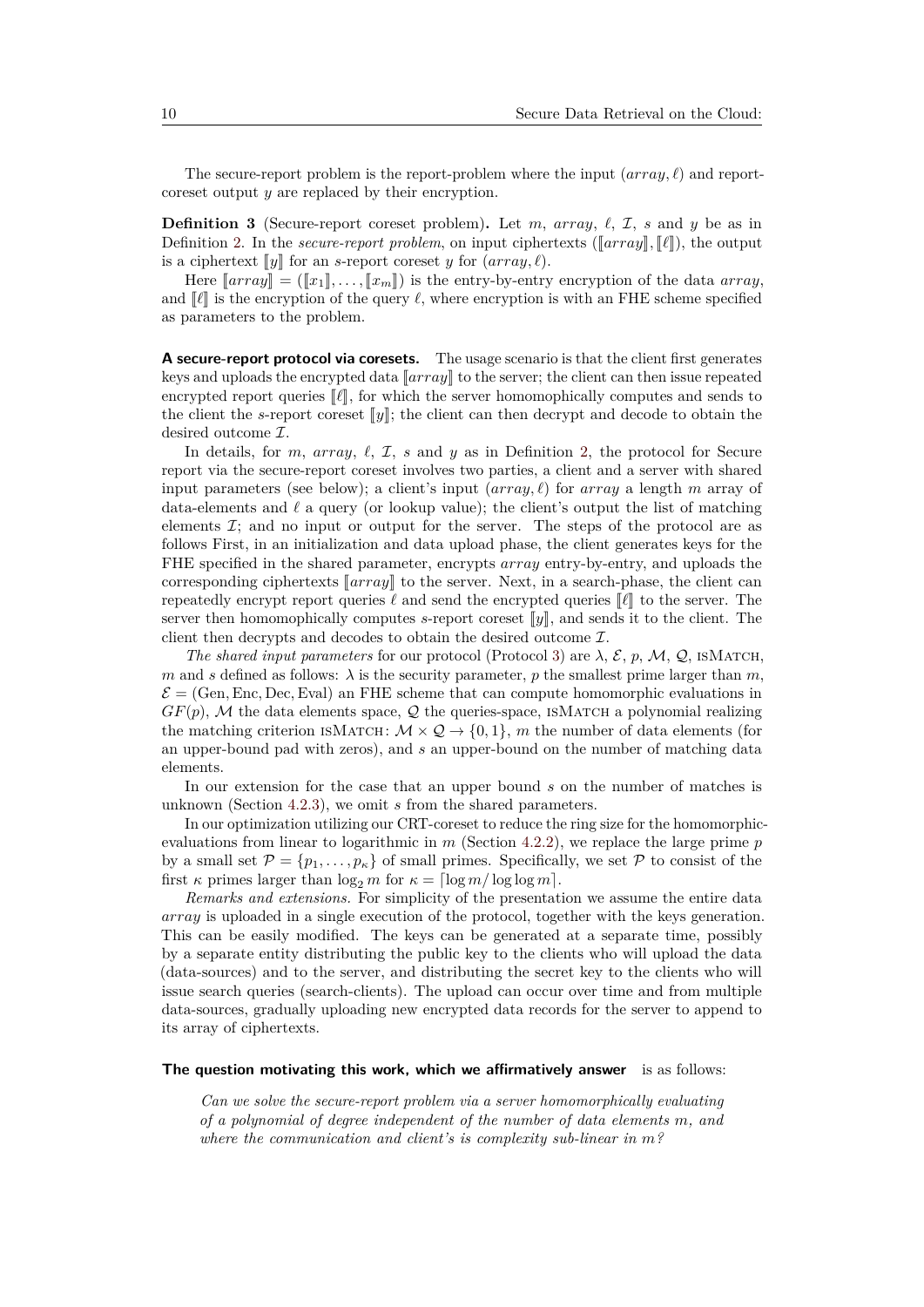### **3.2 Main Theoretical Result**

The main result of this paper is the first solution for the Secure report-coreset problem on FHE encrypted data (see Definition [3\)](#page-9-0) via polynomial of degree independent of the number *m* of elements in the data *array*. We employ this polynomial to give a secure-report protocol via coreset, in a single-server, single-round protocol with no pre-processing of cleartext data (no sorting, indexing, or search oriented data-structures are used). The protocol attains our complexity goals: The server homomorphically evaluates a polynomial of degree independent of the number *m* of elements in the data *array*, and the communication and client's complexity is sub-linear (in fact, poly-logarithmic) is *m* and quadratic in the upper-bound *s* on the number of matches.

<span id="page-10-0"></span>**Theorem 1** (basic settings, see extension below)**.** *There exists a protocol for securereport via coresets satisfying the following, when executed on client's input array* =  $(x_1, \ldots, x_m) \in \mathcal{M}^m$  and  $\ell \in \mathcal{Q}$ , and shared parameters  $(\lambda, p, \mathcal{E}, \mathcal{M}, \mathcal{Q}, \text{ISMATCH}, m, s)$ , as *defined in Section [3.1:](#page-7-3)*

- Structural requirements: *The protocol is a single-server, single-round protocol, with no preprocessing on cleartext data.*
- Correctness: If  $|\mathcal{I}| \leq s$ , then the client's output is  $\mathcal{I} = \{i \mid \text{ISMATCH}(x_i, \ell) = 1\}.$
- Complexity: *The complexity of the protocol is as follows, when denoting by d, µ the degree and overall multiplication in the* isMatch *polynomial specified in the shared parameters:*
	- **–** *The server homomorphically-evaluates over GF*(*p*) *a polynomial of degree d and overall multiplications*  $m \cdot \mu$  *(for p the smallest prime larger than m).*
	- $-$  *The communication consists of*  $|\ell|$  *ciphertexts sent from the client and*  $O(s^2 \log m)$ *ciphertexts sent from the server (for*  $|\ell|$  *denoting the representation length of*  $\ell$ *).*
	- $-$  *The client's running-time is polynomial in*  $|\ell|$ ,  $\lambda$ *, s and*  $\log m$ *.*
- Security: *The protocol is secure against semi-honest adversary controlling the server.*

Our subsequent protocols offer some extension and optimizations and tradeoffs on the above theorem, as detailed next.

#### **3.2.1 Extensions and Optimizations**

The above theorem states our basic result that can be optimized and extended in several forms.

**Outputting L.** The output can be extended to consist of (index, value) pairs for all matches, i.e., outputting

$$
\mathcal{L} = \{ (i, x_i) | \text{ISMATCH}(x_i, \ell) = 1 \}.
$$

This extension increased the client's run-time, communication complexity, and number of polynomials evaluated by the server by a factor *w*, for *w* the binary representation length of records  $x_i$ . There is no degradation however in the structural requirements or the complexity polynomials evaluated by the server.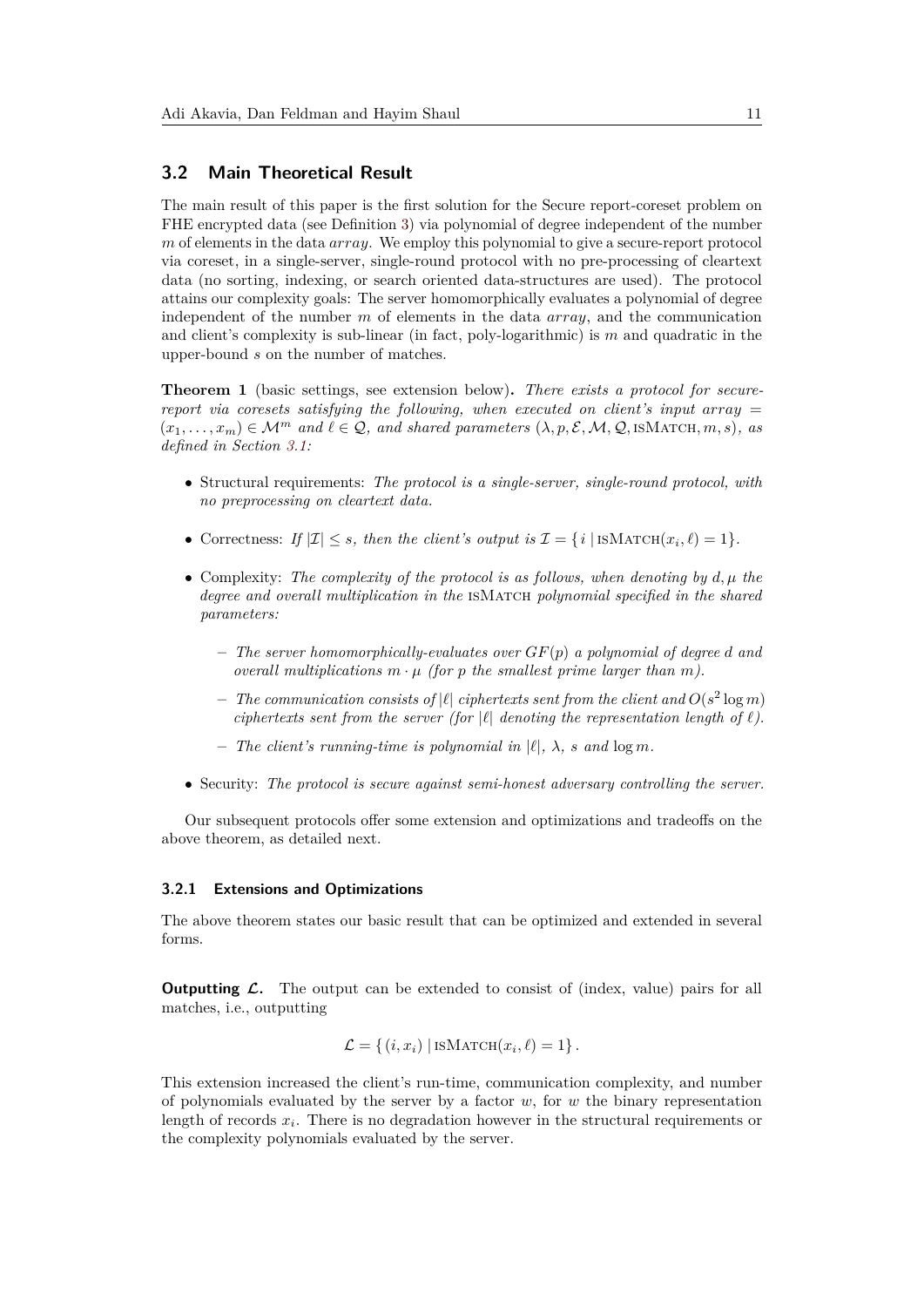**Reducing the prime to logarithmic in** *m*. The prime *p* can be reduced to  $p = O(\log m)$ using our CRT-coreset. In this case we essentially repeat our protocol in parallel over distinct fields  $GF(p_1), \ldots, GF(p_\kappa)$  for  $\kappa = \lceil \log_{\log m} m \rceil$  and  $p_1, \ldots, p_\kappa$  the first  $\kappa$  primes larger than  $\log_2 m$ . This incurs a  $\kappa = o(\log_2 m)$  increase on the client's run-time, communication complexity, and number of polynomials evaluated by the server. There is no degradation however in the structural requirements, or the complexity of the polynomials evaluated by the server.

**Handling unknown number of matches.** If a sufficiently small upper-bound *s* on the number of matches is unknown we offer two incomparable alternatives.

The first alternative is to add a communication round in which the client and server engage in a secure computation protocol to compute the number of matches  $|\mathcal{I}|$ , and then executing our Secure report protocol setting the upper-bound  $s$  to be at least  $|\mathcal{I}|$  (possibly  $s > |\mathcal{I}|$  to not reveal the exact count). Computing the number of matches can be done in a single-round protocol, where the server evaluates a polynomial of degree *d* and overall multiplications  $\tilde{O}(m \cdot \mu)$ . Elaborating on the above, if allowing homomorphic evaluations over a large field  $GF(p)$  for  $p > m$ , then counting the number of matches is straightforward (Section [4.2.3\)](#page-16-0). To reduce the field size to logarithmic  $p = O(\log m)$ , we propose employing our CRT-coreset (Section [4.2.2\)](#page-15-0).

The second alternative is request that the server homomorphically evaluates the report coreset for  $s \in \{2^0, 2^1, 2^2, \ldots, m\}$  (sending each resulting encrypted coresets as soon as its computation has completed). This does no increase the degree of the polynomials evaluated by the server's, but does have a high overall number of multiplications and servers communication complexity. Nonetheless, this approach might be relevant if the client can abort (preferably, covertly without the server knowing when the client aborts); this results in client's received communication and run-time that are still polynomial in  $\lambda$ ,  $|\ell|, |\mathcal{I}|$  and  $\log m$ , as desired.

### <span id="page-11-0"></span>**3.3 Details: Compatibility Requirements**

We next set some notation (below) and give the technical details on the compatibility requirements from ISMATCH (Section [3.3.1\)](#page-11-1) and the requirements from the used FHE scheme (Section [3.3.2\)](#page-12-0).

**Notations.** For a data record z or a lookup value, we denote by |z| the binary representation length of *z*. For an integer *m*, we denote  $[m] = \{1, \ldots, m\}$ . We follow the convention that array indexes start from 1, with entry  $i$  denoted  $array(i)$ . Vectors are column vectors unless stated otherwise. We assume the array size *m* is a power of two (otherwise pad with zero). Logarithms are in base 2 unless explicitly stated otherwise.

### <span id="page-11-1"></span>**3.3.1 Compatibility Requirements for isMatch**

We next elaborate on the compatibility requirements for ensuring that (a) the input representation is compatible to the message space of the FHE scheme, and (b) the provided polynomial for isMatch is compatible with both the input representation and the ring for the FHE evaluations.

The polynomial ISMATCH specifies the matching criteria by mapping pairs  $(x_i, \ell) \in$  $M \times Q$  of data element and query to a Boolean value ISMATCH $(x_i, \ell) \in \{0, 1\}$  accepting value 1 if-and-only-if the element  $x_i$  is a match to the query  $\ell$ . To plug-into our protocol the polynomial isMatch, we make few requirements for compatible with the input representation, compatibility with the underlying FHE, and for security.

Compatibility of ISMATCH to the input representation mean that data element and query pair  $(x_i, \ell)$  must be in the domain of ISMATCH. A few examples follow. When the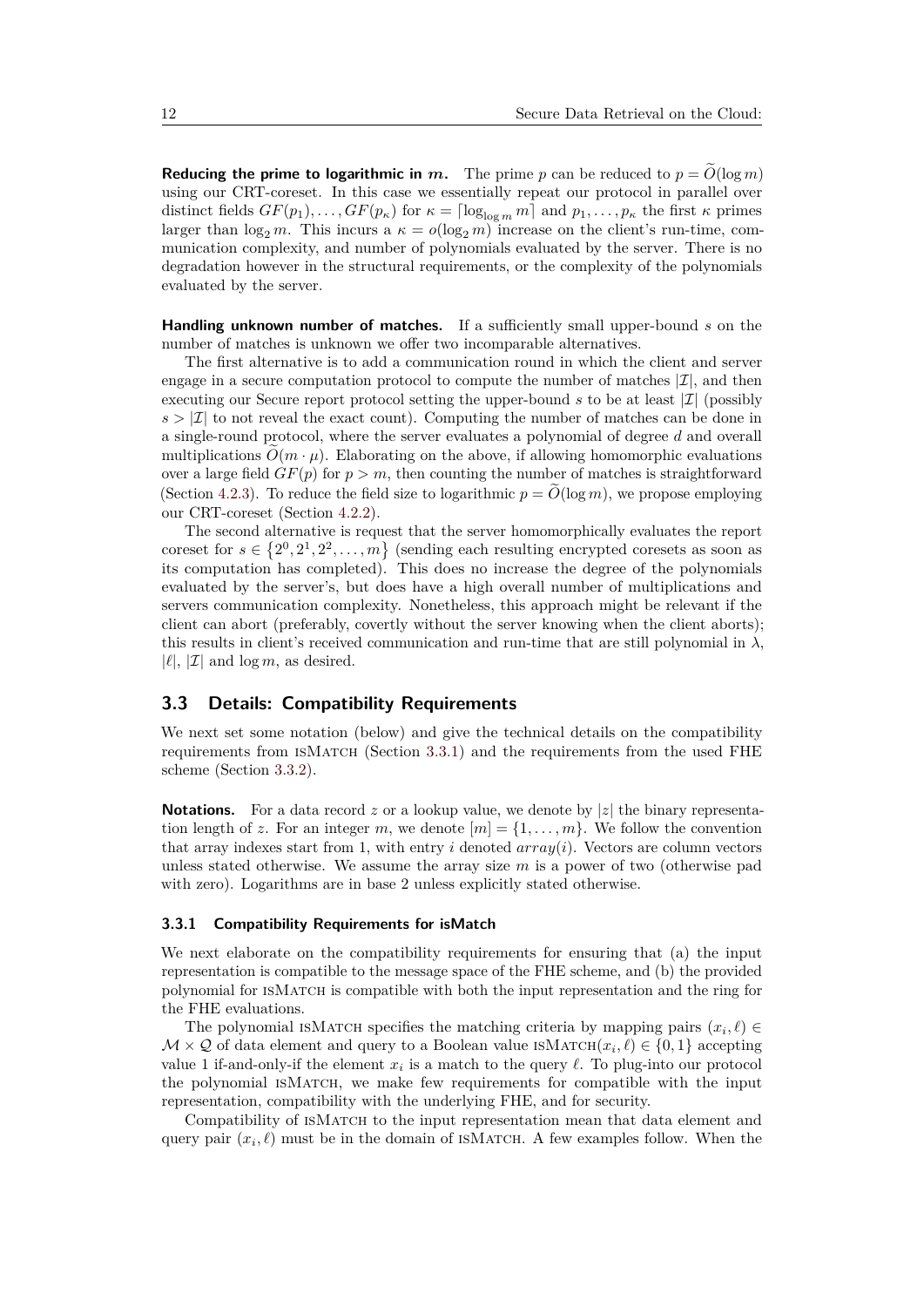matching criterion is an equality-test polynomial ISMATCH:  ${0,1}^w \times {0,1}^w \rightarrow {0,1}$ (Section [4.2.5\)](#page-17-1), we require that data elements  $x_i$  and queries (or lookup value)  $\ell$  are specified in binary representation of length *w*. When the matching criterion is an equality-test polynomial ISMATCH:  $\{0, \ldots, p-1\}^w \times \{0, \ldots, p-1\}^w \to \{0, 1\}$  over  $GF(p)$  for a prime  $p > 2$  (Section [4.2.5\)](#page-17-1), we require that data elements  $x_i$  and query (or lookup value)  $\ell$  are specified using *w* digits in base *p*. When the matching criterion is a range query, the elements and queries come from different domains, where for example elements may be integer values  $x_i$  and queries are a pair of integer endpoints  $(a, b)$  so that  $\text{ISMATCH}(x_i, (a, b)) = 1$ if-and-only-if  $x_i$  is in the ranger  $(a, b)$ . In general, for M and Q the spaces of data elements and queries respectively, the matching criterion is a function ISMATCH:  $\mathcal{M} \times \mathcal{Q} \rightarrow \{0, 1\}$ .

Compatibility of ISMATCH with the underlying FHE means the following. First, the data elements space  $\mathcal M$  and queries space  $\mathcal Q$  must be contained in the message space for the FHE so that they can be encrypted. Second, the polynomial provided for isMatch must be over the same ring where the FHE computations are executed so that it can be homomorphically evaluated.

For security, we require that M consists of equal length data elements and  $\mathcal Q$  consists of equal length queries, because the encryption does not hide length information; use padding as needed.

#### <span id="page-12-0"></span>**3.3.2 Compatibility Requirements for our Black-Box usage of FHE**

Our protocols employ a fully (or, leveled) homomorphic encryption (FHE) in a black-box fashion: we require only a black-box usage of the standard algorithms for FHE (key generation, encryption, decryption, and evaluation). The only requirement we make on the scheme is that we can choose as a parameter the *plaintext modulus* to be a prime number p of our choice, so that the homomorphic operations are additions and multiplications modulo p. This is the case in many of the FHE candidates, for example, [\[10\]](#page-20-10). For security of our scheme we require that the FHE scheme is semantically secure.

To emphasize the plaintext modulus *p* we use the following notations for the standard algorithms specifying an FHE scheme  $\mathcal{E} = (\text{Gen}, \text{Enc}, \text{Dec}, \text{Eval})$ :

• Gen is a randomized algorithm that takes a security parameter *λ* as input and a prime *p*, and outputs a public key  $pk_p = (p, pk)$  and a secret key  $sk_p = (p, sk)$  for plaintext modulus *p*, denoted:

$$
(pk_p = (p, pk), sk_p = (p, sk)) \leftarrow Gen(1^{\lambda}; p).
$$

• Enc is a randomized algorithm that takes  $pk_p$  and a plaintext message  $msg$ , and outputs a ciphertext  $\llbracket msg \rrbracket_p$  for plaintext modulus p, denoted:

$$
[\![msg]\!]_p \leftarrow \mathrm{Enc}_{pk_p}(msg).
$$

• Dec is an algorithm that takes  $sk_p$  and a ciphertext  $[\![msg]\!]_p$  as input, and outputs a plaintext  $msg'$ , denoted:

$$
msg' \leftarrow \mathrm{Dec}_{sk_p}([\![msg]\!]_p).
$$

*Correctness* is the standard requirement that  $msg' = msg$ .

• Eval is a (possibly randomized) algorithm takes  $pk_p$ , a polynomial  $f(x_1, \ldots, x_t)$ , and a tuple of ciphertexts  $([m_1]_p, \ldots, [m_t]_p)$ , and outputs a ciphertext *c*, denoted:

$$
c \leftarrow \mathrm{Eval}_{pk_p}(f, [\![m_1]\!]_p, \ldots, [\![m_t]\!]_p).
$$

*Correctness* is the requirement that decryption would return the message resulting from evaluating (modulo *p*) the polynomial  $f()$  on inputs  $m_1, \ldots, m_t$ ,

 $\text{Dec}_{sk_p}(\text{Eval}_{pk_p}(f, [\![m_1]\!]_p, \ldots, [\![m_t]\!]_p)) = f(m_1, \ldots, m_t) \mod p$ . Semantic security<br>
implies that the resulting eighertout a is computationally indictinguished from a implies that the resulting ciphertext *c* is computationally indistinguishable from a fresh ciphertext  $[f(m_1, \ldots, m_t)]_p$ .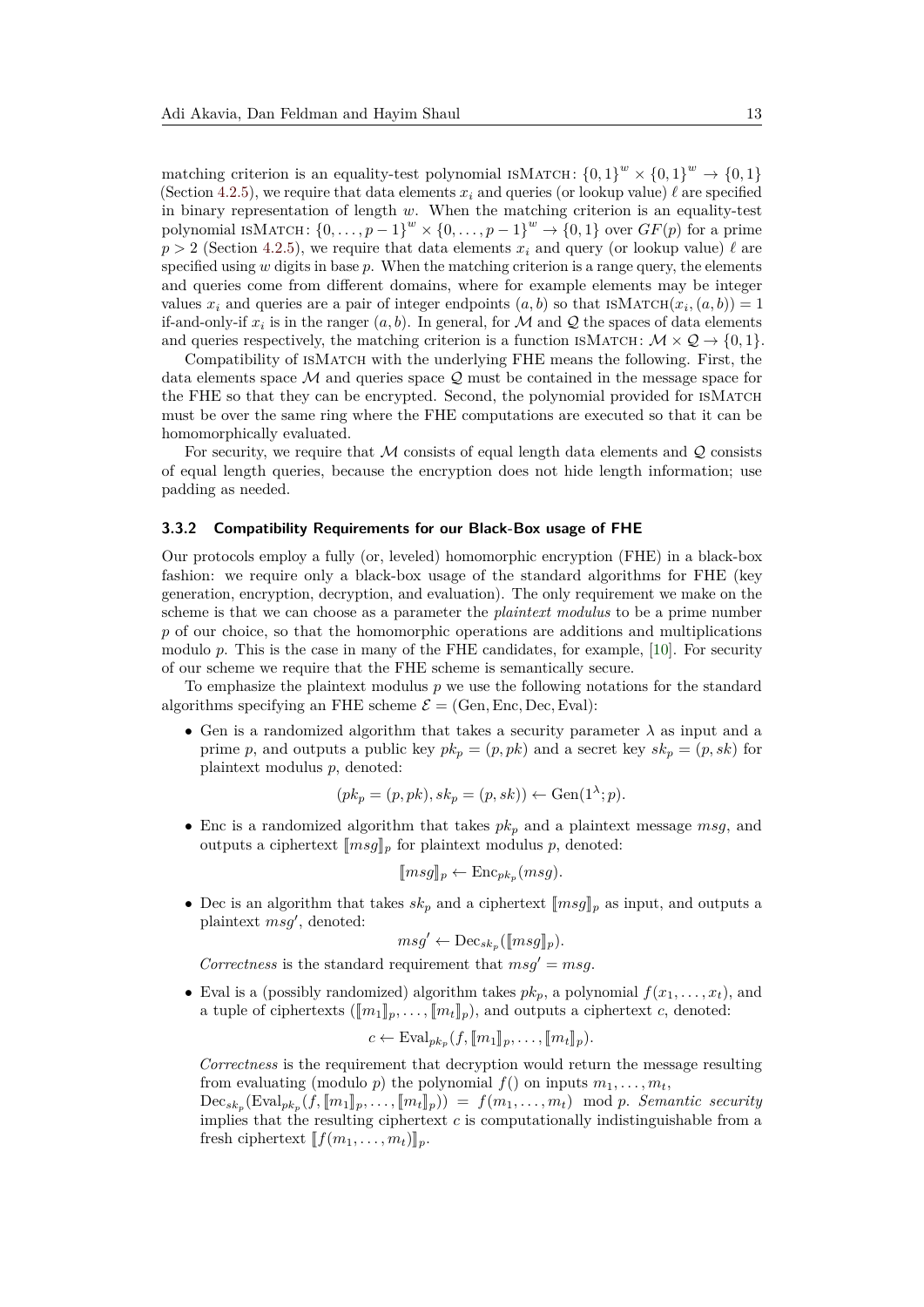**Shorthand notations** we use in this writeup are detailed next. (a) We encrypt messages  $m = (m_1, \ldots, m_t)$  digit-by-digit, and encrypt arrays entry-by-entry. We abuse notation by denoting the resulting tuple of ciphertextst by  $\llbracket msg \rrbracket_p = (\llbracket m_1 \rrbracket_p, \ldots, \llbracket m_t \rrbracket_p)$ for  $[\text{msg}(i)]_p \leftarrow \text{Enc}_{pk_p}(m_i)$  and  $[\text{array}]\_p = (\llbracket array(1) \rrbracket_p, \ldots, [\text{array}(m)]_p)$ . (b) When<br>the modulus p is for a ciphertext  $[\text{rel}]$  close from context we omit it and write  $[\text{rel}]_p$ . (c) the modulus *p* is for a ciphertext  $[\![m]\!]_p$  clear from context we omit it and write  $[\![m]\!]$ . (c) When the public key  $pk_p$  is clear from the context we use a more natural presentation of homomorphic evaluation:

# <span id="page-13-0"></span>**4 The Secure Report via Coreset Protocol**

In this section we give the details of our upload and report protocol, starting with the basic version of the protocols and continuing with the extensions, optimizations and trade-offs.

### **4.1 The Basic Protocol**

In this section we give the details of our upload and report protocol (basic version), and analyze the protocol to prove Theorem [1;](#page-10-0) See a protocol summary in Fig. [3.](#page-14-0)

**The Secure report protocol (basic version).** The protocol begins with an initialization and data upload phase. In this phase the client generates keys for the FHE, encrypts the data elements  $x_1, \ldots, x_m$ , and sends the encrypted data and the public key to the server. The FHE is initialized here with plaintext modulus *p* so that *p > m* for *m* the provided upper-bound on the number of data elements.

Next the protocols enters the report queries phase. In this phase the client can repeatedly issue encrypted report queries  $\ell$ . For each such encrypted query  $\llbracket \ell \rrbracket$ , the server does the following. First the server homomorphically evaluates the specified matching polynomial ISMATCH to obtain the encrypted indicator vector  $\chi = (\chi(1), \ldots, \chi(m))$ , where

$$
[\![\chi(i)]\!]_p := \text{iSMat}(\llbracket x_i \rrbracket_p, [\![\ell]\!]_p)
$$

for all  $i \in [m]$ . Next, the server homomorphically multiplies  $\chi$  by an  $(s, m)$ -sketch matrix  $A_{s,m}$ , to obtain and send to the client the encryption of  $y = A_{s,m} \cdot \chi$ :

$$
[\![y]\!]_p := A_{s,m} \cdot [\![\chi]\!]_p.
$$

The client decrypts using her secret key to obtain *y*, and then decodes *y* using the decoding algorithms for the sketch to obtain *χ*.

**Proof of Theorem [1.](#page-10-0)** The protocol is a single-server, single-round protocol, that performs no pre-processing on the cleartext data.

Correctness is argued as follows. First observe that  $\chi$  satisfies that  $\chi(i) = 1$  if-andonly-if ISMATCH $(x_i, \ell) = 1$ . This implies that  $\chi$  is a binary length *m* vector with at most *s* positive entries (by the premise that the number of matches is upper-bounded by *s*). By the correctness of the sketch  $A_{s,m}$ , we know that when computing  $y = A_{s,m}\chi$ over the real number, the sketch decoding algorithm returns the set of entries where  $\chi$  is positive, that is, the correct output  $\mathcal I$ . In our case however computation is over  $GF(p)$ . Nonetheless, our choice of  $p > m$  ensures that no overflow occurs, and the obtained result is identical to the result when computing over the reals. Namely, the output is the desired set  $\mathcal{I} = \{i \in [m] | \text{ISMATCH}(x_i, \ell) = 1\}.$ 

Complexity analysis follows. The server homomorphically-evaluates over *GF*(*p*) the composition of two polynomials: the ISMATCH polynomial and the linear polynomial that computes the product of a plaintext matrix and an encrypted vector. The former has degree *d*, whereas the latter add nothing to the degree because the linear combinations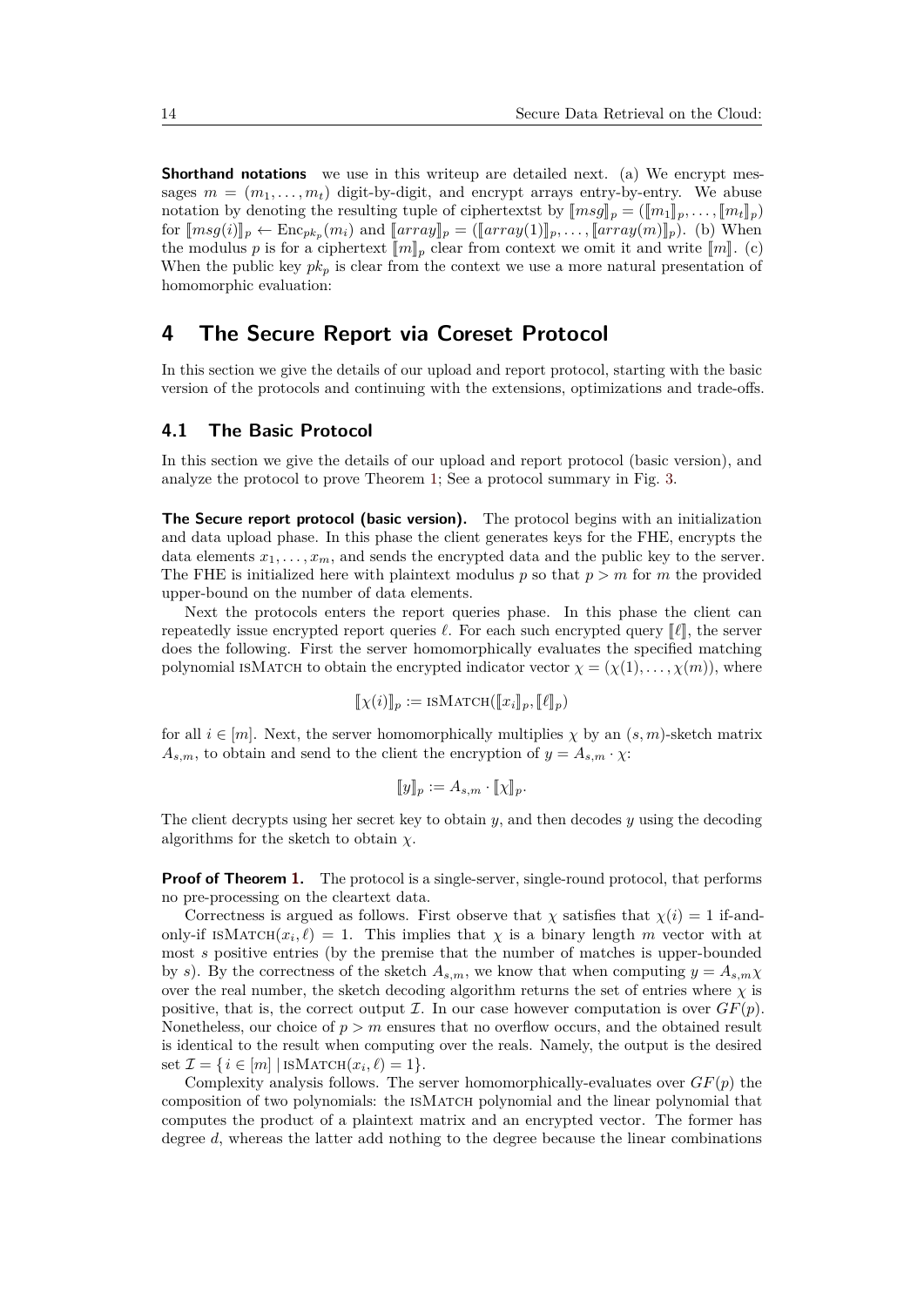specifying the entries  $y(i)$  are computed using only homomorphic addition (by summing the encrypted entries *ind*(*j*) for all *j* where the  $A_{s,m}(i,j) = 1$ . Thus, the server computes a polynomial of degree *d* (the degree of isMatch). The overall number multiplications is  $\mu$  multiplications to compute ISMATCH on each of the  $m$  data elements, resulting in a total of  $m \cdot \mu$  multiplications. The communication consists  $\llbracket \ell \rrbracket$  and  $\llbracket \nu \rrbracket$ . The consists of  $|\ell|$ , the latter consists of a ciphertext for each entry of *y*, that is,  $O(s^2 \log m)$  ciphertexts as the number of rows in  $A_{m,s}$ . The client's running-time is the time to encrypt and decrypt the sent and received ciphertexts respectively, plus the time to decode *y*. The time to encrypt and decrypt is polynomial in the number of cihpertexts and the security parameter *λ*, the decoding time is polynomial in *s* and log *m*. The overall running time is therefore polynomial in  $|\ell|$ ,  $\lambda$ , *s* and log *m*.

Security against a semi-honest adversary controlling the server follows from the semanticsecurity on the underlying FHE scheme, because the entire protocol can be simulated by an efficient simulator oblivious of the client's input and output.  $\Box$ 

<span id="page-14-0"></span>**Shared Parameters:** The security parameter  $\lambda$ , the FHE scheme  $\mathcal{E}$ (Gen, Enc, Dec, Eval), a prime  $p > m$ , the records space M and lookup values space Q, a polynomial realizing the matching criterion ISMATCH:  $\mathcal{M} \times \mathcal{Q} \rightarrow \{0, 1\}$ , and upper-bound on the number of data records *m*, and an upper-bound on the number of matches  $s \in [0, m]$ .

**Inputs:** The client's input is a data  $array = (x_1, \ldots, x_m) \in \mathcal{M}^m$  and queries  $\ell \in \mathcal{Q}$ ; The server has no input.

**Outputs:** The client's output is the set  $\mathcal{I} = \{i \in [m] \mid \text{ISMATCH}(x_i, \ell) = 1\};$  The server has no output.

**Initialization and upload phase** The client does the following:

- Generate keys  $(pk_p, sk_p) \leftarrow \text{Gen}(1^{\lambda}; p)$ .
- Encrypt the data elements  $[x_i]_p \leftarrow \text{Enc}_{pk_p}(x_i)$  for all  $i \in [m]$ .
- Send to server  $pk_p$  and  $(\llbracket x_1 \rrbracket_p, \ldots, \llbracket x_m \rrbracket_p).$

#### **Report queries phase:**

- 1. To issue each report query  $\ell$ , the client encrypts the query  $\llbracket \ell \rrbracket_p \leftarrow \text{Enc}_{pk_p}(\ell)$  and sonds  $\llbracket \ell \rrbracket$  to the server sends  $\llbracket \ell \rrbracket_p$  to the server.
- <span id="page-14-1"></span>2. The server then does the following:
	- (a) Compute  $\llbracket \chi(i) \rrbracket_p := \text{ISMATCH}(\llbracket x_i \rrbracket_p, \llbracket \ell \rrbracket_p)$  for all  $i \in [m]$ .
	- (b) Compute  $[\![y]\!]_p := A_{s,m} \cdot [\![\chi]\!]_p$  for  $A_{s,m}$  an  $(s,m)$ -sketch matrix (see Section [2\)](#page-5-0) and  $[\![\chi]\!]_p = ([\![\chi(1)]\!]_p, \ldots, [\![\chi(m)]\!]_p)$ ; send  $[\![y]\!]_p$  to the client.
- 3. The client decrypts  $y \leftarrow \text{Dec}_{sk_p}(\llbracket y \rrbracket_p)$  and decodes  $y$  (see Section [2\)](#page-5-0) to obtain the output  $\mathcal{T}$ the output  $\mathcal{I}.$

**Figure 3:** Secure report protocol via report-coreset.

### **4.2 Extensions and Optimizations**

We discuss extensions and optimizations of our protocol for reporting both value and index; handling the case that *s* is unknown; reducing the ring size for the homomorphic evaluation from linear to logarithmic in *m*; and handling dynamic data management.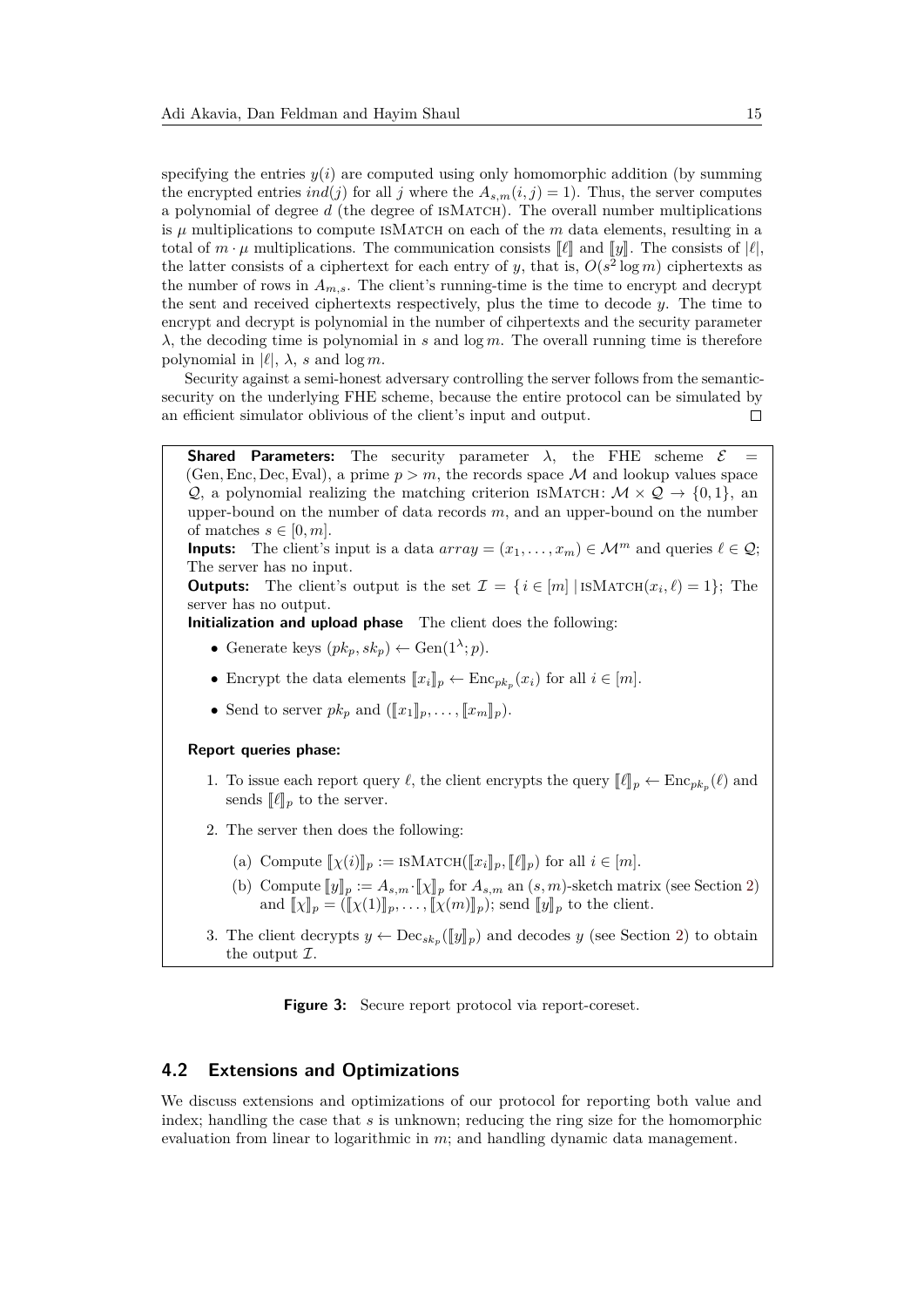#### **4.2.1 Reporting values on top of indexes (L)**

To report the matching elements values  $x_i \in \{0,1\}^w$  ( $\mathcal{L}$ ) on top of their indexes ( $\mathcal{I}$ ) we do the following. The server homomorphically evaluates  $w + 1$  sketches, instead of a single sketch: One sketch for  $\chi$  (this is the same as in the basic protocol), plus *w* sketches – a sketch for each digit  $j \in [w]$  in the binary representation of the matching data elements.

The sketch for the *j*-th digit is computed as follows. Denote the bits in the binary representation of  $x_i$  by  $x_i(1), \ldots, x_i(w)$  (for  $i \in [m]$ ). Consider the vector consisting of all the *j*-th bits of the data elements:

$$
allData_j = (x_1(j), \ldots, x_m(j))
$$

Observe that the server implicitly holds the encrypted version of *allData<sup>j</sup>* (encrypted entry-by-entry). To compute the sketch for the *j*-bit of the matching data elements the server first homomorphically maps *allData<sup>j</sup>* to the *s*-sparse vector *sparseData<sup>j</sup>* whose *i*-th entries  $(i \in [m])$  are the product of  $\chi(i)$  and  $allData_i(i)$ :

$$
[\![sparseData_j(i)]\!]_p := [\![\chi(i)]\!]_p \cdot [\![allData_j(i)]\!]_p.
$$

Next, the server homomorphically evaluates the sketch for *sparseData<sup>j</sup>* (*i*) by left-multiplying its encrypted version by the cleartext binary matrix *As,m*

$$
[[sketch_j]]_p := A_{s,m} \cdot [[sparseData_j]]
$$

The server then sends to the client all the encrypted sketches  $[\![y]\!]_p$  and  $[\![sketch_j]\!]_p$  for all  $j \in [m]$ . The client decrypts and decode  $\llbracket y \rrbracket_p$  to obtain I, and decrypts and decode each  $[sketch<sub>j</sub>]<sub>p</sub>$  to obtain the *j*-th entry of the matching elements Putting it all together, the protocol outputs

$$
\mathcal{L} = \{ (i, x_i) \mid i \in [m], \text{ISMATCH}(x_i, \ell) = 1 \}.
$$

The complexity is affected as follows. There is a growth by a factor *w* in the server's overall multiplications, the communication complexity and the client's time. The degree of the homomorphically evaluated polynomial however does not suffer from any degradation.

#### <span id="page-15-0"></span>**4.2.2 Reducing the Modulus** *p* **to Quasi-Logarithmic in** *m*

Our basic protocol requires that the homomorphic evaluations are done over  $GF(p)$  for large prime modulus  $p > m$ . In this section we employ the CRT-coreset to reduce the modulus to nearly logarithmic in *m*, while repeating the small modulus protocol for  $\kappa = \lceil \log m / \log \log m \rceil$  times.

The small modulus protocol is similar to our basic protocol, except for the following. First, the initialization, encryption and homomorphic evaluations are with respect to a small modulus  $p = O(\log m)$ . Second, the initialization upload and homomorphic evaluations are done in parallel for  $\kappa$  primes  $p_1, \ldots, p_\kappa$  (specifically, the  $\kappa$  first primes larger than  $\log m$ ). Third, the client receiving  $\kappa$  sketches:

$$
[\![y]\!]_{p_1},\ldots,[\![y]\!]_{p_\kappa}
$$

does the following: decrypt all sketches to obtain the residues  $y_j = A_{s,m} \chi \mod p_j$  for  $j \in [\kappa]$ , apply the CRT-decoding algorithm on these residues to obtain the value  $y = A_{s,m}\chi$ over the reals, now apply the sketch-decoding algorithm (as in the basic protocol) to obtain  $\tau$ 

In this modified protocol, the degree of the polynomial evaluated by the server is unchanged while the modulus is reduced to logarithmic  $p = O(\log m)$  (by the prime numbers theorem). The overall number of multiplications by the server and the communication and client's complexiyt grow by a factor of *κ*.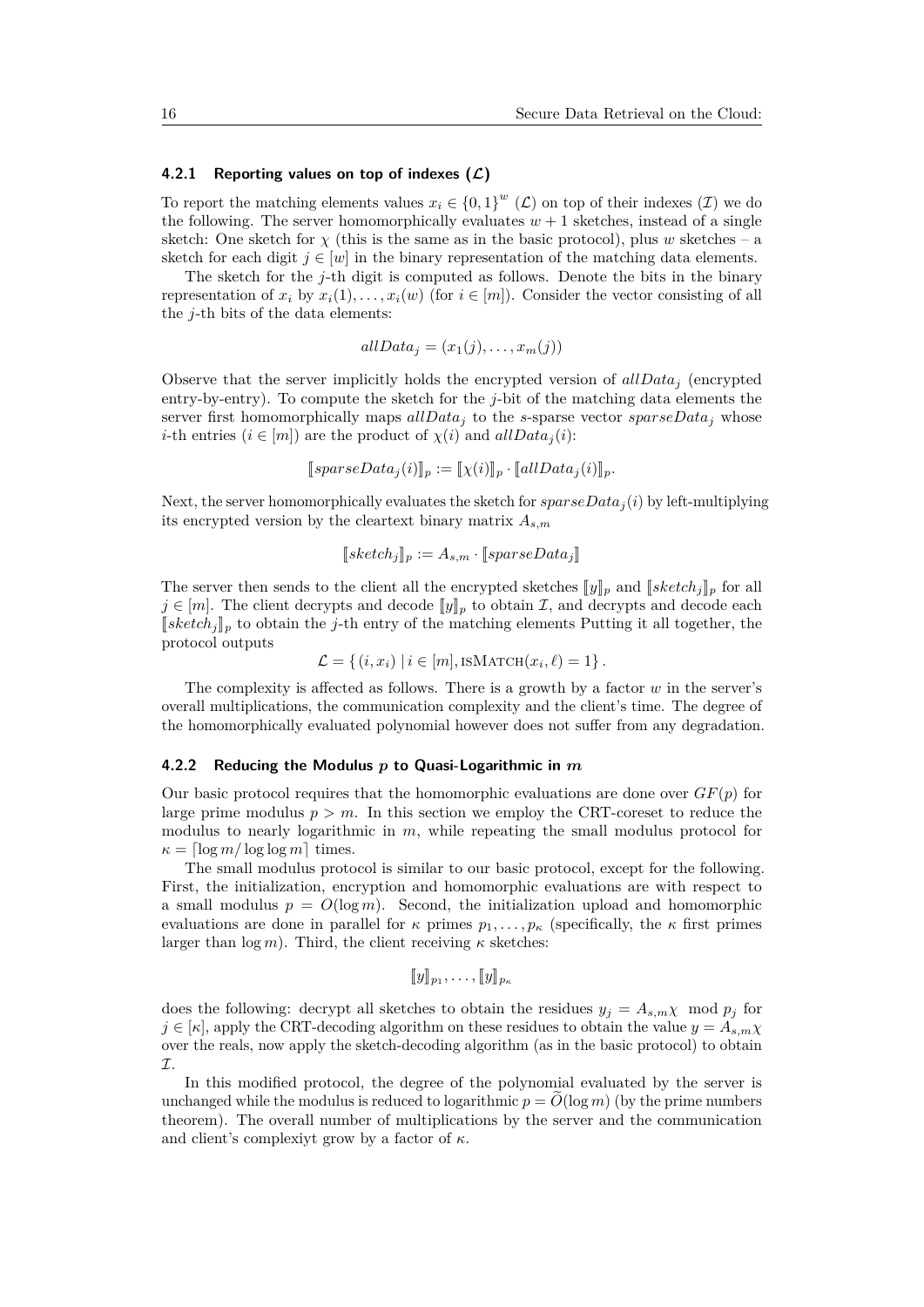#### <span id="page-16-0"></span>**4.2.3 Handling Unknown Number of Matches**

We discussed two approaches to address settings when an upper-bound *s* on the number of matches is unknown.

The first approach, yielding a 2-rounds protocol revealing and upper-bound  $s$  on  $|\mathcal{I}|$ . In this approach the client and server engage in a preliminary round of communication for the client to learns  $|\mathcal{I}|$  (the server learns nothing). The client then sends to the server an upper-bound  $s$  on  $|\mathcal{I}|$  as she pleases, and engages in the report protocol for known upper-bound *s*.

Computing  $|\mathcal{I}|$  is as follows. For the simple case when that modulus p is larger than m, computing  $|\mathcal{I}|$  is very simple: The server homomorphically evaluates

$$
[\![cnt]\!]_p := \sum_{i \in [m]} [\![\chi(i)]\!]_p
$$

and sends to the client who decrypts and learns  $|\mathcal{I}|$ . For the case where we require the use of small moduli  $p = \tilde{O}(\log m)$  the protocol employs the CRT-coreset: The server homorphically evaluates the above sum modulo  $p_j$  the  $\kappa = O(\log m)$  small primes  $p_j$ :

$$
\llbracket cnt \rrbracket_{p_j} := \sum_{i \in [m]} \llbracket \chi(i) \rrbracket_{p_j}
$$

and sends the tuple of resulting ciphertexts to the client. The client decrypts  $[\![cnt]\!]_{p_j}$  for all  $j \in [r]$  to obtain the residues module  $p_i$  of  $|T|$ . From these residues the client computes all  $j \in [\kappa]$  to obtain the residues modulo  $p_j$  of  $|\mathcal{I}|$ . From these residues the client computes  $|\mathcal{I}|$  using the standard CRT-decode algorithm.

The second approach yields a 1-round protocol, albeit with high overall multiplications and outgoing communication on the server's side (communication that the client mostly can ignore). In this case, the server sends to the client  $[\![\mathcal{I}]\!]_p$  as well as the messages send in the report protocol when executed with number of matches upper-bounds  $s = 2^0, 2^1, \ldots, m$ (assuming here w.l.o.g that *m* is a power of two). The client decrypts  $\llbracket \mathcal{I} \rrbracket_p$  to learn  $\llbracket \mathcal{I} \rrbracket$  and then decrypts only the sketch corresponding to the smallest  $s$  larger than  $|\mathcal{I}|$ . Although the Cloud has communication complexity of  $\Omega(m)$ , the user can abort the protocol after receiving communication that is polynomial in  $|\mathcal{I}|$  and log *m*. We remark that we assumed here that  $p > m$ ; extension to small moduli p is via using the CRT-coreset analogously to the above.

#### **4.2.4 Dynamic Data Management**

We next elaborate on how to extending the Secure report functionality to dynamic data management: Insert, Update and Delete.

**Insert.** Insertion of additional data elements is simply be the client encrypting and sending the element for the server to append at the end of the encrypted array (and update the array size parameter *m* accordingly).

**Update.** To update the *i*-th data element  $x_i$ , the client issues an update request (UPDATE,  $[i]$ ,  $[diff]$ ) with encrypted index *i* and encrypted difference value  $diff$ *new* − *old* for *new* the new value for  $x_i$  and *old* the current value. (If the client doesn't have *old* she can use PIR to retrieve it.) The server then homomorphically adds to each elements  $[x_j]$  of the stored array the value ISEQUAL( $[i], j$ ) ·  $[diff]$ , where *i* and *j* are in binary representation and ISEQUAL:  ${0,1}^{\log m} \times {0,1}^{\log m} \to {0,1}$  is the equality-test polynomial (see Section [4.2.5\)](#page-17-1). This results in a new encrypted array  $\llbracket x' \rrbracket$  satisfying  $x' = new$  and  $\forall i \neq i$ ,  $x'$  is unabanged  $x'_i = new$  and  $\forall j \neq i$ ,  $x'_j$  is unchanged.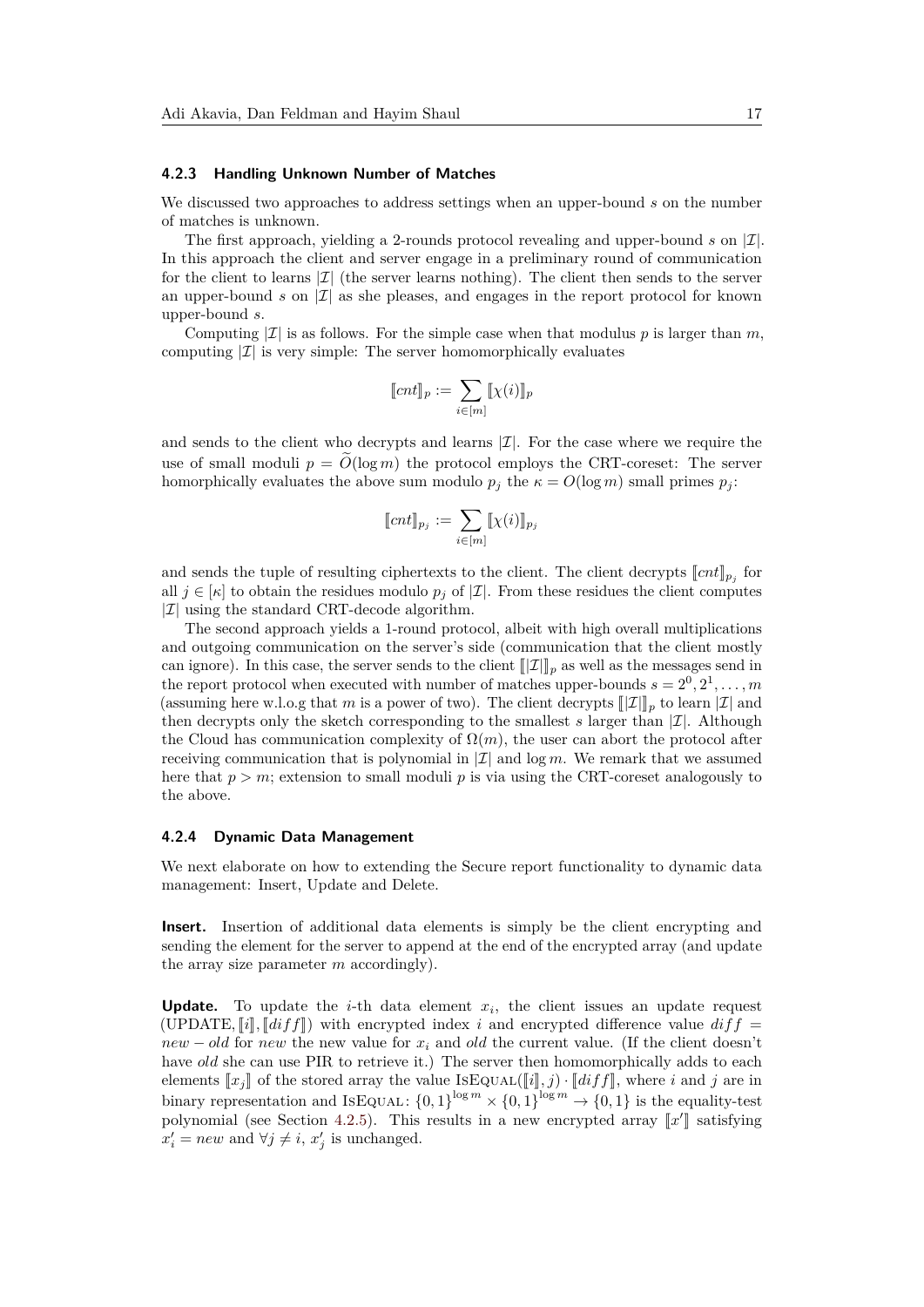**Delete.** Deletion of elements can be implemented by updating them to a reserved "Deleted" symbol. Another option is switching the value of the element we wish to delete to that of the last element in the array and reducing the number of elements *m* by 1 (for cases when the dynamic size of the data is either maintained by the client, or is not a secret and can be maintained by the server).

#### <span id="page-17-1"></span>**4.2.5 isMatch Instantiation in our Experimental Results**

For our experimental results we used an equality-test instantiation of ISMATCH for exactmatch Secure report. The data and query and specified in binary representation.

Specifically we instantiate ISMATCH to using the following equality-test polynomial over  $GF(p)$  for data and query in binary representation. The polynomial ISMATCH:  ${0,1}^w \times$  ${0,1}^w \rightarrow {0,1}$  is defined by:

$$
\text{ISMATCH}((a_1, ..., a_w), (b_1, ..., b_w)) = \prod_{i=1}^w \left(1 - (a_i - b_i)^2\right) \mod p.
$$

of degree 2*w*.

We remark that for  $p = 2$  a degree w polynomial suffice, as there is no need to square the difference  $a_i - b_i$ . For large  $p > 2$  the standard polynomial raises the difference by *p* − 1 using Fermat's Little Theorem to guarantee that all non-zero values map to one. Nonetheless for data in binary representation, as considered here, taking the square suffice as we are guaranteed that the difference is in  $\{-1, 0, 1\}$ .

# <span id="page-17-0"></span>**5 System & Experimental Results**

In this section we describe experiments on the Secure report that we implemented based on our algorithms (Protocol [3\)](#page-14-0). For example, it can report the locations of all 1's in a 10-sparse vector of size  $3 \cdot 10^9 = 3,000,000,000$  entries in less than one minute by using a single machine on Amazon EC2 cloud. The system is fully open sourced, and all our experiments are reproducible. We hope to extend and improve the system in future papers together with both the theoretical and practical community.

### **5.1 The System**

**System Overview.** The system maintains an encrypted database that is stored on Amazon's AWS cloud. The system gets from the user an encrypted lookup value  $\ell$  to search for, and a column name *array* in a database table of length *m*. The encryption is computed on the user's side using a secret key that is unknown to the cloud. The user can send the request through a web-browser, that can be run e.g. from a smart-phone or a laptop. The system then runs our Secure report coreset algorithm on the cloud, and returns a report coreset for  $(array, l)$ . The web browser then decrypts this coreset on the user's machine and uses it to compute the solution to the report query, which is the indices  $i_1, \ldots, i_{cnt}$  in *array* that matches  $\ell$ . Database updates can be maintained between search calls, and support multiple users that share the same security key.

**Hardware.** Our system is generic but in this section we evaluate it on Amazon's AWS cloud. We use one of the standard suggested EC2 x1.32xlarge server, each with 64 2.4 GHz Intel Xeon E5-2676 v3 (Haswell) cores and 1,952 GigaByte of RAM.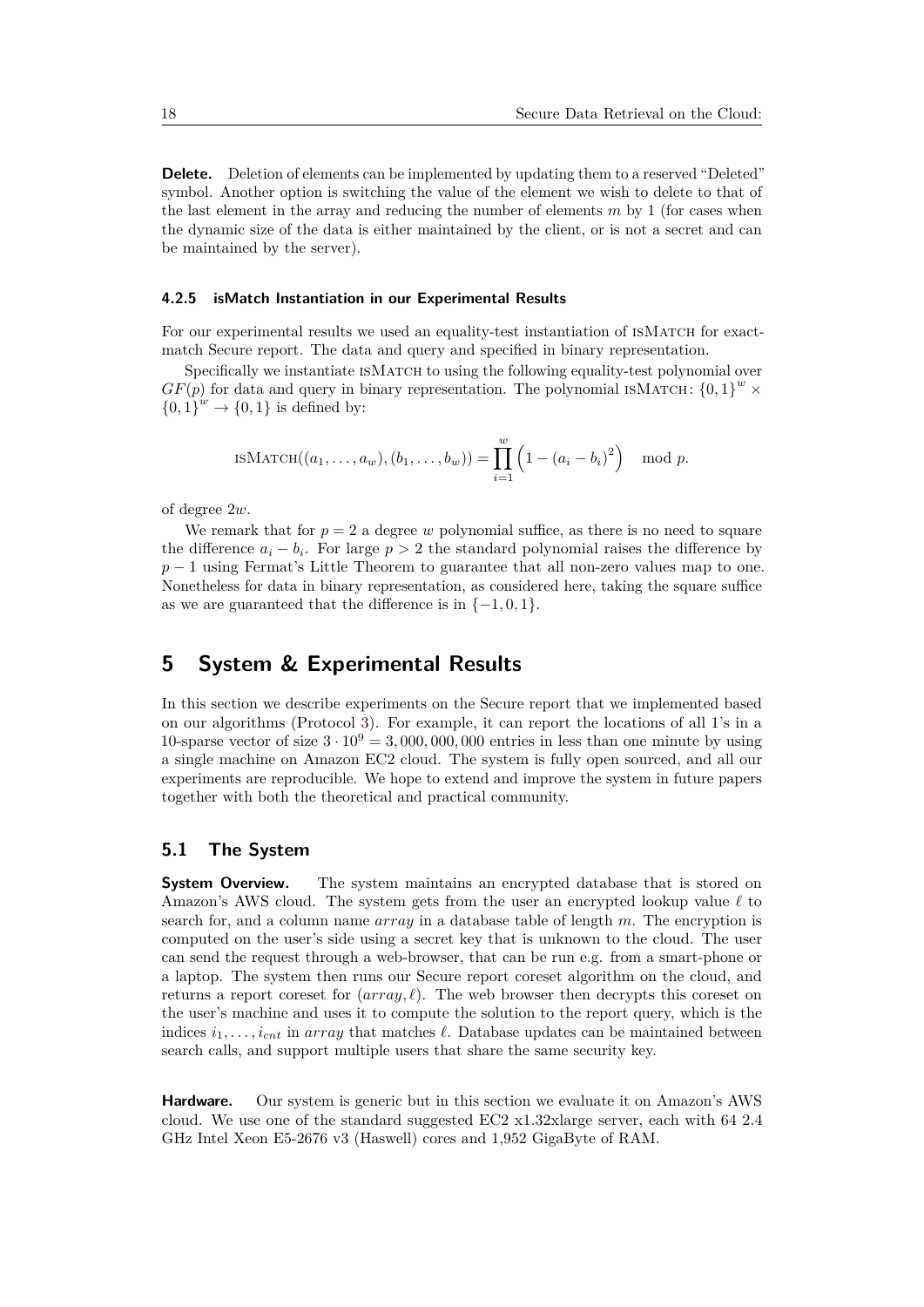**Open Software and Security.** The algorithms were implemented in  $C + +$ . HELib library [\[43\]](#page-23-4) was used for the FHE commands. The source of our system is open under the GNU v3 license and can be found in [\[3\]](#page-20-2). For our experiments below we use a security key of 80 bits of security.

## **5.2 Experimental Results**

In this sub-section we describe our preliminary experiments with our system and explain the results. Due to lack of space we omit more results and description that can be found in the fuller version [\[4\]](#page-20-11).

**Data.** We ran the system on a lookup value  $\ell = 1$  in an array of *m* integers  $array \in \mathbb{R}$  ${0, \ldots, m-1}^m$ . The vector was all zeroes except for *s* random indices, and different values for *m* and *s* were used. As expected, the actual values behind the encrypted records had no effect on the running times.

**The Experiment.** We ran Algorithm [3](#page-14-0) for database table columns ranging from  $m = 10$ to  $m = 3,000,000,000 = 3 \cdot 10^9$  records, and  $cnt \in \{10,20,40\}.$ 

**Results.** Our experimental results for a single machine on the cloud are shown as the circle points in Fig [1.](#page-4-0) The table of exact values appears in the full version [\[4\]](#page-20-11).

The user's decoding time was negligible in all the experiments, so the cloud's time equals to the overall running time. For example, the graph shows that a single machine can report in about 2 minutes all 1's in a 20-sparse column of 3,000,000,000 binary entries.

**Comparison to the direct approach.** Our theoretical results proves that the running time of our new algorithm is only poly-logarithmic in the number *m* of entries compared to the direct approach which is polynomial in *m*. However, it assumes that both our and the direct algorithm may use *m* machines in parallel, i.e., a machine for each record. The goal of our experiment was to show a significant time reduction even using a single machine on the cloud where a running time that is linear in *m* is expected.

The graph in Fig. [1](#page-4-0) is log scaled so a linear curve shows a polynomial relation, and its slope is the degree of the polynomial. Our experiments indeed show that our algorithm is linear in *m* as expected. The direct algorithm perform worse, both on small number of entries (the ratio is approximately 1000), but also asymptotically: The slope of the direct approach is about 1.5, indicating a running time of  $O(m^{1.5})$  (as oppose to our  $O(m)$ ). The main reason for the improvement in running time of our algorithm is that unlike the direct algorithm, our algorithm does not use multiplications to compute the sketch.

# **6 Conclusion**

In this paper we give a secure protocol for the report problem on encrypted data elements and query. Our protocol retrieves all matching elements in a data array, where both data elements and query are encrypted using Fully Homomorphic Encryption (FHE).

Our protocol involves a single-server, single-round, and requires no pre-processing of the cleartext data. The complexity of our protocol, given an upper-bound *s* on the number of matches, is as follows: The server evaluates a polynomial of degree independent of the array size *m*; the communication and client's complexity is polynomial in *s* and log *m*. The protocol is secure against semi-honest adversaries controlling the server. We presented extensions and optimizations of our protocol: handling the case that *s* is unknown; reducing the ring size for the homomorphic evaluation from linear to logarithmic in *m*;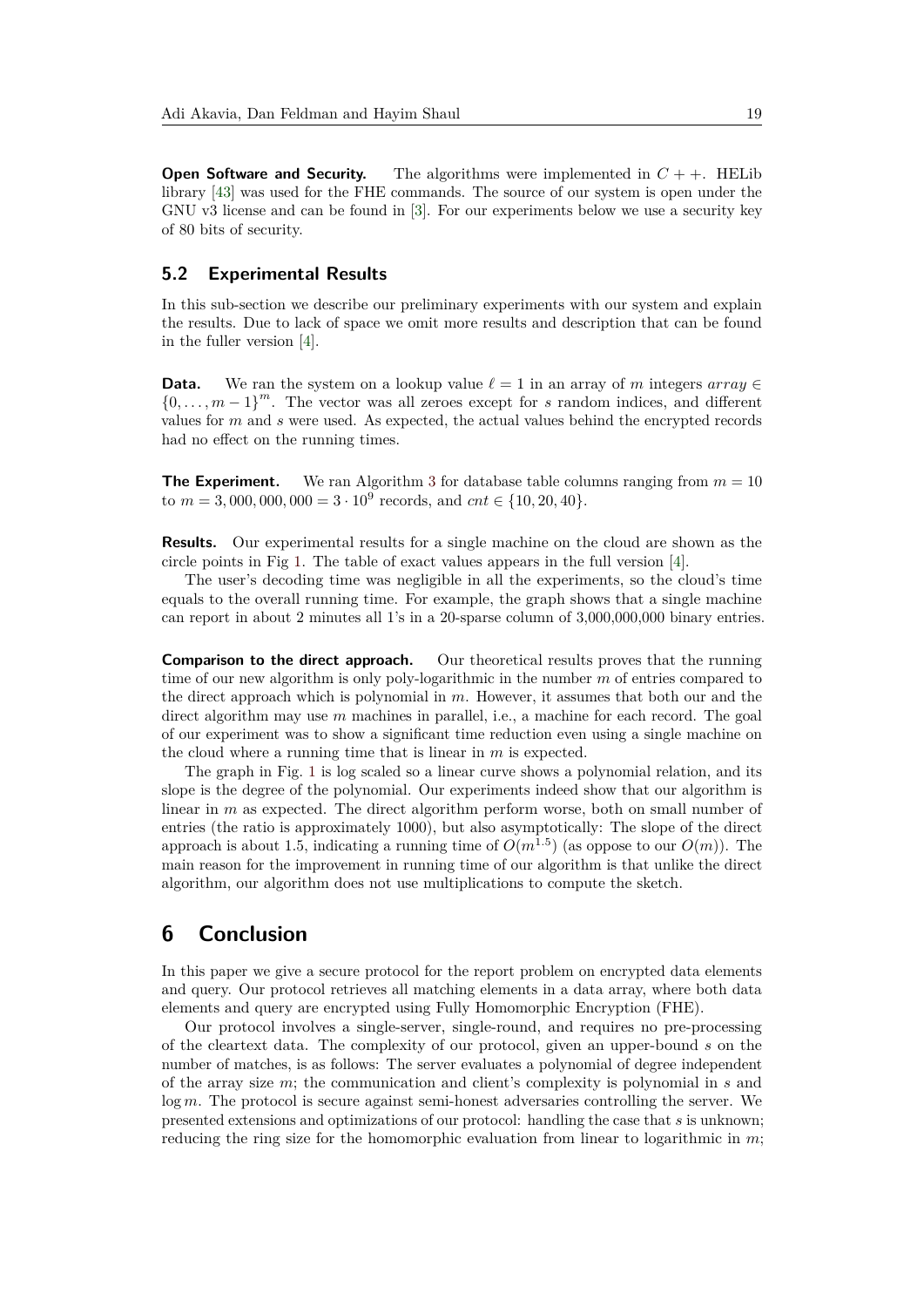**Table 2:** Server's running time of Report Coreset (Algorithm [3\)](#page-14-0) as measured on a single machine on Amazon's cloud for different database *array* size (1<sup>st</sup> column). In these experiments  $cnt = 40$ , i.e. at most 40 elements matched the report criteria. The  $3^{rd}$ column shows the time in minute to compute report with the direct algorithm and The 4 *th* column shows the time in minute to compute report with our coreset algorithm. The  $2^{nd}$  column shows the the speedup of our report coreset. Since we could not run the direct approach for too large databases we give estimations In parentheses are values based on our analysis.

| Records     | time(direct)<br>time(coreset) | Direct Repot (minutes) | Report Coreset (minutes) |
|-------------|-------------------------------|------------------------|--------------------------|
| 89,600      | 48                            | 4                      | 0.083                    |
| 192,000     | 47                            | 7                      | 0.15                     |
| 396,800     | 73                            | 22                     | 0.3                      |
| 806,400     | 109                           | 67                     | 0.61                     |
| 1,625,600   | 164                           | 199                    | 1.21                     |
| 3,264,000   | 268                           | 689                    | 2.56                     |
| 6,540,800   | 450                           | 2,281                  | 10.16                    |
| 13,094,400  | (754)                         | (7, 661)               | 20.55                    |
| 26,201,600  | (441)                         | (9,068)                | 40.58                    |
| 52,416,000  | (542)                         | (21, 990)              | 82.38                    |
| 104,844,800 | (577)                         | (47,568)               | 163.56                   |
| 209,702,400 | (3,107)                       | (508, 126)             | 328.08                   |
| 419,417,600 | (3,502)                       | (1, 148, 875)          | 653.07                   |



**Figure 4:** The speedup of using our report coreset (ratio between the direct algorithm and the report coreset) for arrays with  $cnt = 40$ , i.e. at most 40 records matched the query. The *x*-axis shows the array size (in millions) and the *y*-axis shows the ratio.

and handling dynamic data management. Furthermore, our protocol is compatible with versatile matching conditions isMatch, and can be utilized for example for exact match, similarity search, wild-card matching, range queries, Boolean queries and more.

We implemented our protocol in an open source library based on HElib, and ran experiments on Amazon's AWS EC2 cloud. Our experiments show that we can search in *billions of encrypted data elements for an encrypted query in a minute*.

To achieve our results we put forth our coreset paradigm for homomorphic encryption, and present a low-degree polynomial for Secure report. Both contributions could be useful for future works. The coreset for homomorphic encryption paradigm has already been employed in follow-up works. The low-degree polynomial could be useful in the broader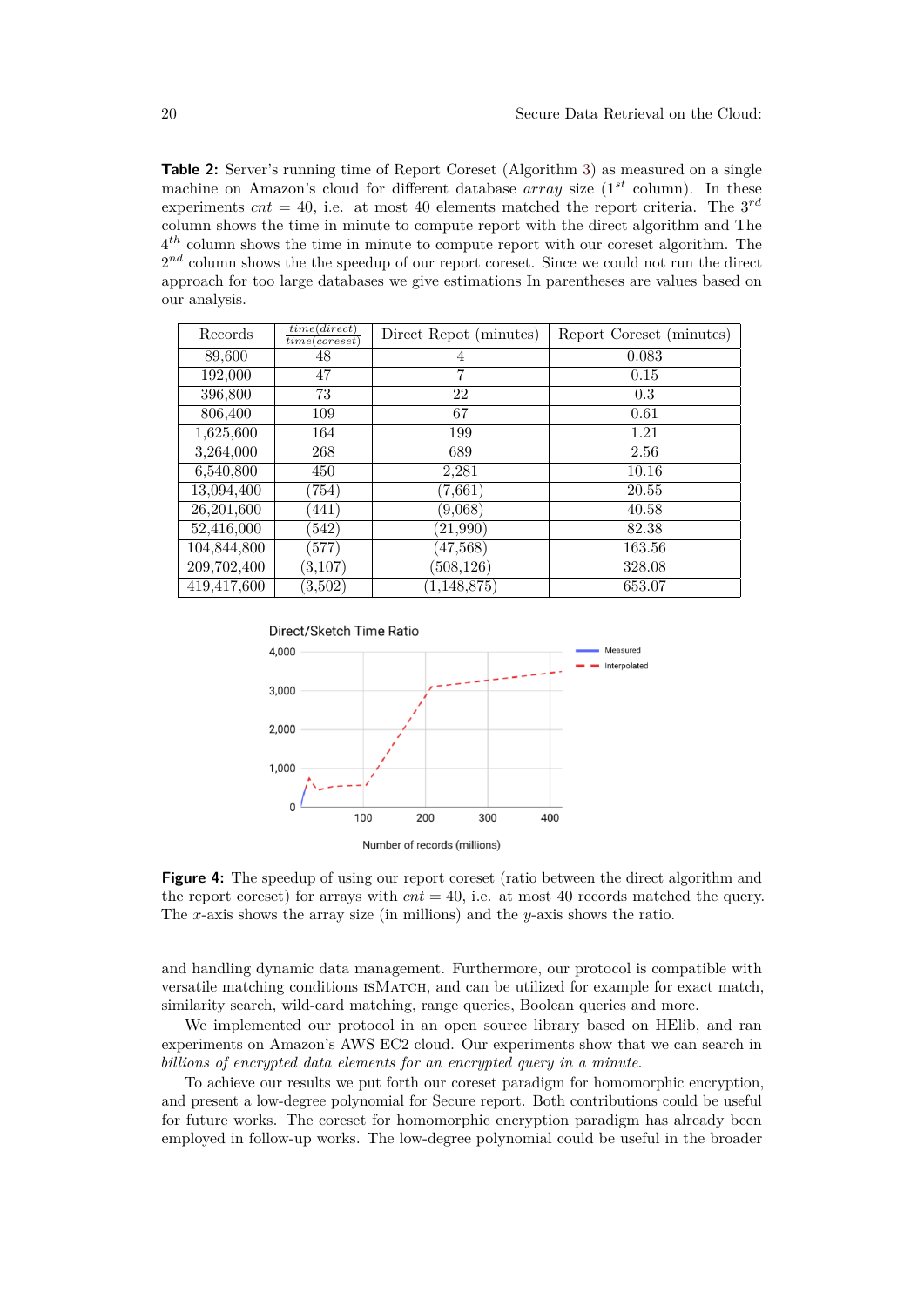context of secure computation, using other techniques such as secret sharing beyond FHE.

The simplicity of our algorithm makes it a good candidate to run on small embedded systems. Motivating examples are data sources such as sensors of wearable devices uploading data to a server while keeping it hidden from the Server but still allowing to query the data. In this case the sensors take the role of the data source client in the running the upload phase of our protocol. With our protocol a network of weak sensor devices can store their encrypted data in a server for the search client to issue the report queries.

# **References**

- <span id="page-20-5"></span>[1] M. A. Abdelraheem, T. Andersson, and C. Gehrmann. Inference and record-injection attacks on searchable encrypted relational databases. *IACR Cryptology ePrint Archive*, 2017:24, 2017.
- <span id="page-20-8"></span>[2] P. K. Agarwal, S. Har-Peled, and K. R. Varadarajan. Geometric approximation via coresets. *Combinatorial and computational geometry*, 52:1–30, 2005.
- <span id="page-20-2"></span>[3] A. Akavia, D. Feldman, and H. Shaul. ReportLib: Open library for FHE report, 2018.
- <span id="page-20-11"></span>[4] A. Akavia, D. Feldman, and H. Shaul. Secure data retrieval on the cloud homomorphic encryption meets coresets. Cryptology ePrint Archive, Report 2018/1003, 2018. <https://eprint.iacr.org/2018/1003>.
- <span id="page-20-3"></span>[5] A. Akavia, D. Feldman, and H. Shaul. Secure search via sketching for homomorphic encryption. In *Proceedings of the 25th ACM Conference on Computer and Communications Security*. ACM, 2018.
- <span id="page-20-1"></span>[6] A. Akavia, C. Gentry, S. Halevi, and M. Leibovich. Setup-free secure search on encrypted data: Faster and post-processing free. Cryptology ePrint Archive, Report 2018/1235, 2018. <https://eprint.iacr.org/2018/1235>.
- <span id="page-20-0"></span>[7] O. Barkol and Y. Ishai. Secure computation of constant-depth circuits with applications to database search problems. In *Annual International Cryptology Conference*, pages 395–411. Springer, 2005.
- <span id="page-20-6"></span>[8] D. Boneh, C. Gentry, S. Halevi, F. Wang, and D. J. Wu. Private database queries using somewhat homomorphic encryption. In *International Conference on Applied Cryptography and Network Security*, pages 102–118. Springer, 2013.
- <span id="page-20-7"></span>[9] C. Boutsidis, A. Zouzias, and P. Drineas. Random projections for *k*-means clustering. In *Advances in Neural Information Processing Systems*, pages 298–306, 2010.
- <span id="page-20-10"></span>[10] Z. Brakerski, C. Gentry, and V. Vaikuntanathan. (leveled) fully homomorphic encryption without bootstrapping. In *Proceedings of the 3rd Innovations in Theoretical Computer Science Conference*, ITCS '12, pages 309–325, New York, NY, USA, 2012. ACM.
- <span id="page-20-4"></span>[11] Z. Brakerski and V. Vaikuntanathan. Efficient fully homomorphic encryption from (standard) LWE. In *IEEE 52nd Annual Symposium on Foundations of Computer Science, FOCS 2011, Palm Springs, CA, USA, October 22-25, 2011*, pages 97–106, 2011.
- <span id="page-20-9"></span>[12] V. Braverman, G. Frahling, H. Lang, C. Sohler, and L. F. Yang. Clustering high dimensional dynamic data streams. *arXiv preprint arXiv:1706.03887*, 2017.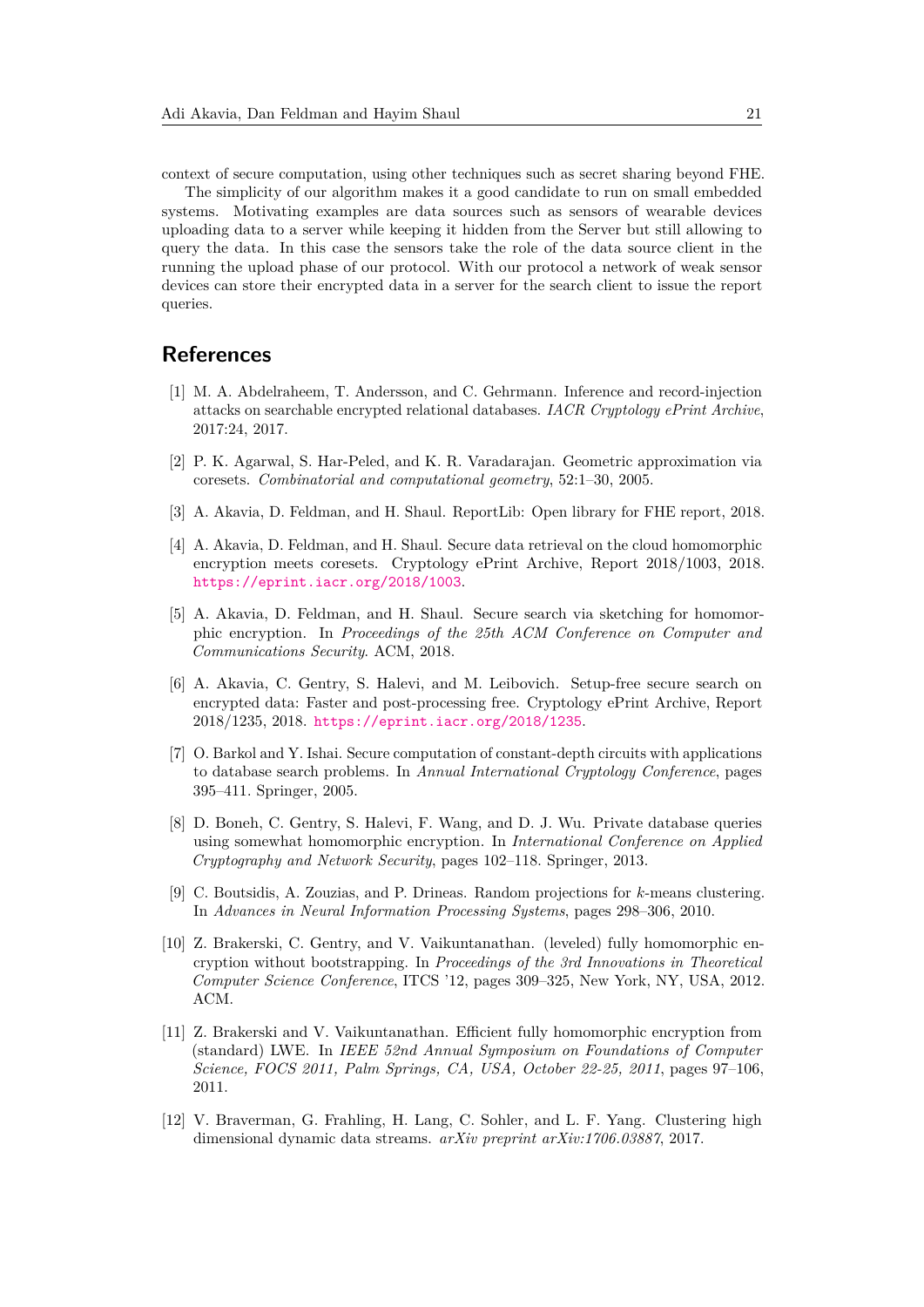- <span id="page-21-8"></span>[13] V. Braverman, A. Meyerson, R. Ostrovsky, A. Roytman, M. Shindler, and B. Tagiku. Streaming k-means on well-clusterable data. In *Proceedings of the twenty-second annual ACM-SIAM symposium on Discrete Algorithms*, pages 26–40. Society for Industrial and Applied Mathematics, 2011.
- <span id="page-21-4"></span>[14] D. Cash, P. Grubbs, J. Perry, and T. Ristenpart. Leakage-abuse attacks against searchable encryption. In *Proceedings of the 22nd ACM SIGSAC Conference on Computer and Communications Security*, pages 668–679. ACM, 2015.
- <span id="page-21-5"></span>[15] G. S. qCetin, W. Dai, Y. Doröz, W. J. Martin, and B. Sunar. Blind web search: How far are we from a privacy preserving search engine? *IACR Cryptology ePrint Archive*, 2016:801, 2016.
- <span id="page-21-3"></span>[16] M. Chase and S. Kamara. Structured encryption and controlled disclosure. In *International Conference on the Theory and Application of Cryptology and Information Security*, pages 577–594. Springer, 2010.
- <span id="page-21-12"></span>[17] J. Chen and Q. Zhang. Bias-aware sketches. *Proceedings of the VLDB Endowment*, 10(9):961–972, 2017.
- <span id="page-21-14"></span>[18] J. H. Cheon, A. Kim, M. Kim, and Y. S. Song. Homomorphic encryption for arithmetic of approximate numbers. In T. Takagi and T. Peyrin, editors, *Advances in Cryptology - ASIACRYPT 2017 - 23rd International Conference on the Theory and Applications of Cryptology and Information Security, Hong Kong, China, December 3-7, 2017, Proceedings, Part I*, volume 10624 of *Lecture Notes in Computer Science*, pages 409–437. Springer, 2017.
- <span id="page-21-1"></span>[19] J. H. Cheon, M. Kim, and M. Kim. Optimized search-and-compute circuits and their application to query evaluation on encrypted data. *IEEE Trans. Information Forensics and Security*, 11(1):188–199, 2016.
- <span id="page-21-0"></span>[20] J. H. Cheon, M. Kim, and K. E. Lauter. Homomorphic computation of edit distance. In *Financial Cryptography Workshops*, pages 194–212, 2015.
- <span id="page-21-6"></span>[21] B. Chor, N. Gilboa, and M. Naor. Private information retrieval by keywords, 1997.
- <span id="page-21-2"></span>[22] B. Chor, O. Goldreich, E. Kushilevitz, and M. Sudan. Private information retrieval. In *Foundations of Computer Science, 1995. Proceedings., 36th Annual Symposium on*, pages 41–50. IEEE, 1995.
- <span id="page-21-7"></span>[23] K. L. Clarkson. Coresets, sparse greedy approximation, and the Frank-Wolfe algorithm. *ACM Transactions on Algorithms (TALG)*, 6(4):63, 2010.
- <span id="page-21-10"></span>[24] E. Cohen and H. Kaplan. Tighter estimation using bottom k sketches. *Proceedings of the VLDB Endowment*, 1(1):213–224, 2008.
- <span id="page-21-13"></span>[25] R. Cole, D. Shasha, and X. Zhao. Fast window correlations over uncooperative time series. In *Proceedings of the eleventh ACM SIGKDD international conference on Knowledge discovery in data mining*, pages 743–749. ACM, 2005.
- <span id="page-21-9"></span>[26] G. Cormode and M. Garofalakis. Sketching streams through the net: Distributed approximate query tracking. In *Proceedings of the 31st international conference on Very large data bases*, pages 13–24. VLDB Endowment, 2005.
- <span id="page-21-11"></span>[27] G. Cormode and M. Garofalakis. Sketching probabilistic data streams. In *Proceedings of the 2007 ACM SIGMOD international conference on Management of data*, pages 281–292. ACM, 2007.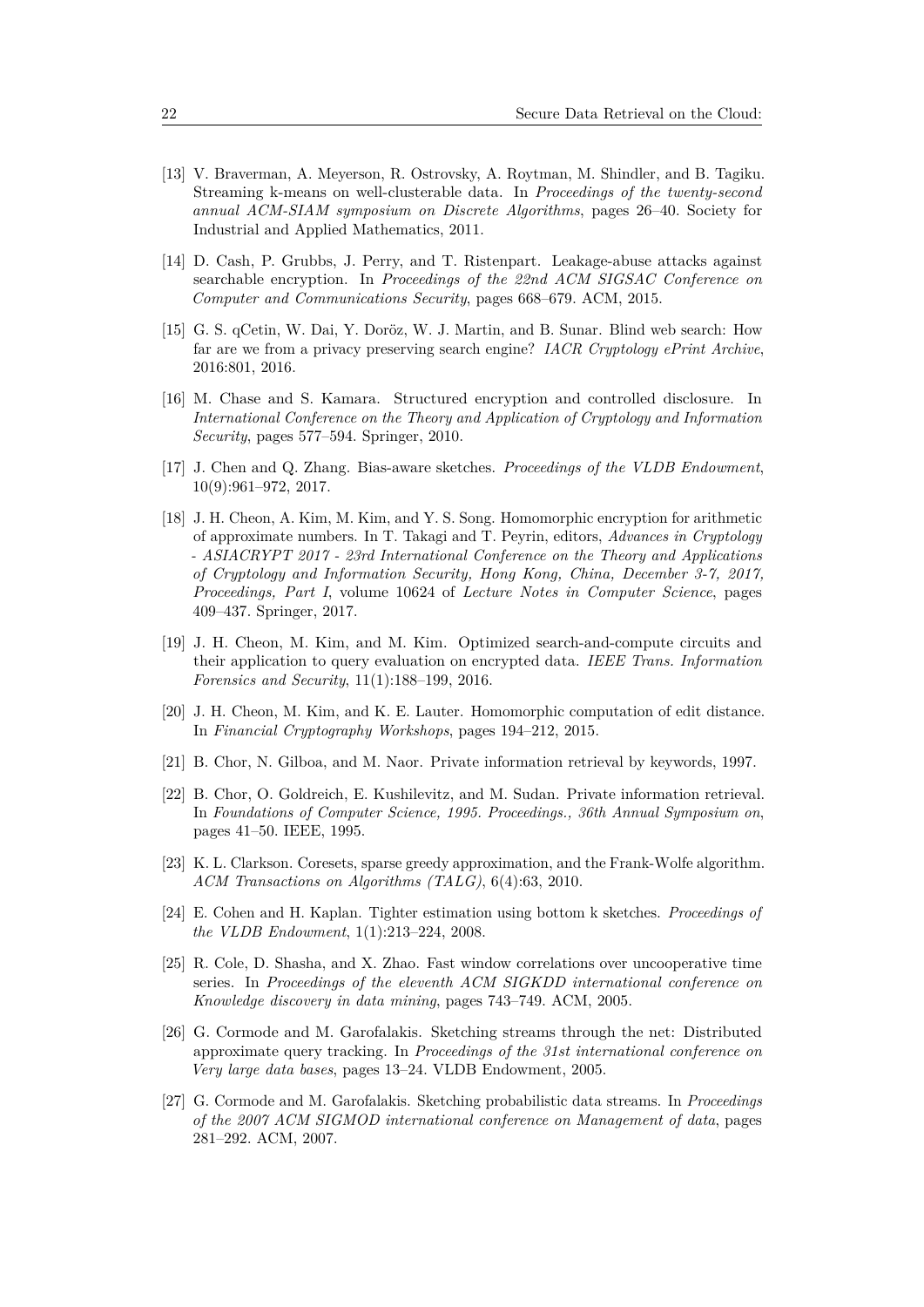- <span id="page-22-13"></span>[28] G. Cormode, M. Garofalakis, P. J. Haas, and C. Jermaine. Synopses for massive data: Samples, histograms, wavelets, sketches. *Foundations and Trends in Databases*, 4(1–3):1–294, 2012.
- <span id="page-22-10"></span>[29] A. Czumaj, C. Lammersen, M. Monemizadeh, and C. Sohler. (1+ *ε*)-approximation for facility location in data streams. In *Proceedings of the twenty-fourth annual ACM-SIAM symposium on Discrete algorithms*, pages 1710–1728. Society for Industrial and Applied Mathematics, 2013.
- <span id="page-22-3"></span>[30] Y. Doröz, B. Sunar, and G. Hammouri. Bandwidth efficient PIR from NTRU. In *Financial Cryptography and Data Security - FC 2014 Workshops, BITCOIN and WAHC 2014, Christ Church, Barbados, March 7, 2014, Revised Selected Papers*, pages 195–207, 2014.
- <span id="page-22-9"></span>[31] D. Du, F. K. Hwang, and F. Hwang. *Combinatorial group testing and its applications*, volume 12. World Scientific, 2000.
- <span id="page-22-12"></span>[32] M. Garofalakis, D. Keren, and V. Samoladas. Sketch-based geometric monitoring of distributed stream queries. *Proceedings of the VLDB Endowment*, 6(10):937–948, 2013.
- <span id="page-22-1"></span>[33] C. Gentry. *A Fully Homomorphic Encryption Scheme*. PhD thesis, Stanford University, Stanford, CA, USA, 2009. AAI3382729.
- <span id="page-22-2"></span>[34] C. Gentry. Fully homomorphic encryption using ideal lattices. In *Proceedings of the Forty-first Annual ACM Symposium on Theory of Computing*, STOC '09, pages 169–178, New York, NY, USA, 2009. ACM.
- <span id="page-22-11"></span>[35] A. C. Gilbert, Y. Kotidis, S. Muthukrishnan, and M. Strauss. Surfing wavelets on streams: One-pass summaries for approximate aggregate queries. In *VLDB*, volume 1, pages 79–88, 2001.
- <span id="page-22-4"></span>[36] M. Giraud, A. Anzala-Yamajako, O. Bernard, and P. Lafourcade. Practical passive leakage-abuse attacks against symmetric searchable encryption. In *14th International Conference on Security and Cryptography SECRYPT 2017*. SCITEPRESS-Science and Technology Publications, 2017.
- <span id="page-22-7"></span>[37] O. Goldreich. Towards a theory of software protection and simulation by oblivious rams. In *Proceedings of the Nineteenth Annual ACM Symposium on Theory of Computing*, STOC '87, pages 182–194, New York, NY, USA, 1987. ACM.
- <span id="page-22-0"></span>[38] O. Goldreich, S. Micali, and A. Wigderson. How to play any mental game. In *Proceedings of the Nineteenth Annual ACM Symposium on Theory of Computing*, STOC '87, pages 218–229, New York, NY, USA, 1987. ACM.
- <span id="page-22-8"></span>[39] O. Goldreich, S. Micali, and A. Wigderson. How to play any mental game. In *Proceedings of the Nineteenth Annual ACM Symposium on Theory of Computing*, STOC '87, pages 218–229, New York, NY, USA, 1987. ACM.
- <span id="page-22-5"></span>[40] P. Grubbs, R. McPherson, M. Naveed, T. Ristenpart, and V. Shmatikov. Breaking web applications built on top of encrypted data. In *Proceedings of the 2016 ACM SIGSAC Conference on Computer and Communications Security*, pages 1353–1364. ACM, 2016.
- <span id="page-22-6"></span>[41] P. Grubbs, K. Sekniqi, V. Bindschaedler, M. Naveed, and T. Ristenpart. Leakageabuse attacks against order-revealing encryption. In *Security and Privacy (SP), 2017 IEEE Symposium on*, pages 655–672. IEEE, 2017.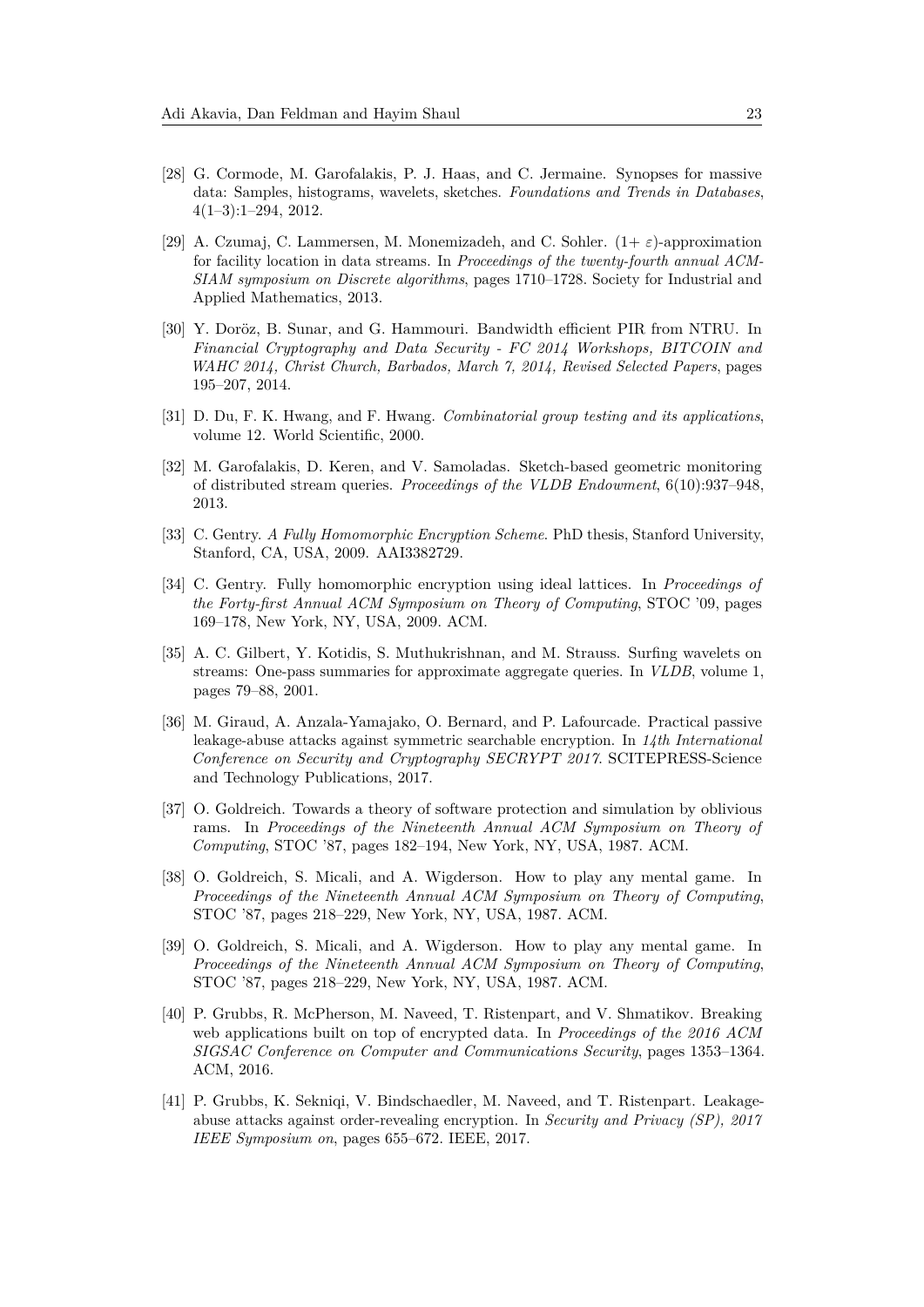- <span id="page-23-14"></span>[42] S. Guha and A. McGregor. Graph synopses, sketches, and streams: A survey. *Proceedings of the VLDB Endowment*, 5(12):2030–2031, 2012.
- <span id="page-23-4"></span>[43] S. Halevi. Helib - an implementation of homomorphic encryption. [https://github.](https://github.com/shaih/HElib/) [com/shaih/HElib/](https://github.com/shaih/HElib/), 2013.
- <span id="page-23-15"></span>[44] H. Huang and S. P. Kasiviswanathan. Streaming anomaly detection using randomized matrix sketching. *Proceedings of the VLDB Endowment*, 9(3):192–203, 2015.
- <span id="page-23-11"></span>[45] J. Huggins, T. Campbell, and T. Broderick. Coresets for scalable bayesian logistic regression. In *Advances in Neural Information Processing Systems*, pages 4080–4088, 2016.
- <span id="page-23-12"></span>[46] P. Indyk, N. Koudas, and S. Muthukrishnan. Identifying representative trends in massive time series data sets using sketches. In *VLDB*, pages 363–372, 2000.
- <span id="page-23-16"></span>[47] P. Indyk, H. Q. Ngo, and A. Rudra. Efficiently decodable non-adaptive group testing. In *Proceedings of the twenty-first annual ACM-SIAM symposium on Discrete Algorithms*, pages 1126–1142. SIAM, 2010.
- <span id="page-23-6"></span>[48] Y. Ishai and E. Kushilevitz. Randomizing polynomials: A new representation with applications to round-efficient secure computation. In *focs*, page 294. IEEE, 2000.
- <span id="page-23-7"></span>[49] M. S. Islam, M. Kuzu, and M. Kantarcioglu. Access pattern disclosure on searchable encryption: Ramification, attack and mitigation. In *Ndss*, volume 20, page 12, 2012.
- <span id="page-23-1"></span>[50] M. Kim, H. T. Lee, S. Ling, S. Q. Ren, B. H. M. Tan, and H. Wang. Better security for queries on encrypted databases. *IACR Cryptology ePrint Archive*, 2016:470, 2016.
- <span id="page-23-2"></span>[51] M. Kim, H. T. Lee, S. Ling, B. H. M. Tan, and H. Wang. Private compound wildcard queries using fully homomorphic encryption. *IEEE Transactions on Dependable and Secure Computing*, 2017.
- <span id="page-23-0"></span>[52] K. E. Lauter, A. López-Alt, and M. Naehrig. Private computation on encrypted genomic data. *IACR Cryptology ePrint Archive*, 2015:133, 2015.
- <span id="page-23-10"></span>[53] J. M. Phillips. Coresets and sketches. *arXiv preprint arXiv:1601.00617*, 2016.
- <span id="page-23-8"></span>[54] D. Pouliot and C. V. Wright. The shadow nemesis: Inference attacks on efficiently deployable, efficiently searchable encryption. In *Proceedings of the 2016 ACM SIGSAC conference on computer and communications security*, pages 1341–1352. ACM, 2016.
- <span id="page-23-5"></span>[55] A. A. Razborov. Lower bounds on the size of bounded depth circuits over a complete basis with logical addition. *Mathematical Notes of the Academy of Sciences of the USSR*, 41(4):333–338, 1987.
- <span id="page-23-13"></span>[56] G. Reeves, J. Liu, S. Nath, and F. Zhao. Managing massive time series streams with multi-scale compressed trickles. *Proceedings of the VLDB Endowment*, 2(1):97–108, 2009.
- <span id="page-23-3"></span>[57] R. L. Rivest, L. Adleman, and M. L. Dertouzos. On data banks and privacy homomorphisms. *Foundations of Secure Computation, Academia Press*, pages 169–179, 1978.
- <span id="page-23-9"></span>[58] S. S. Roy, F. Vercauteren, J. Vliegen, and I. Verbauwhede. Hardware assisted fully homomorphic function evaluation and encrypted search. *IEEE Transactions on Computers*, 2017.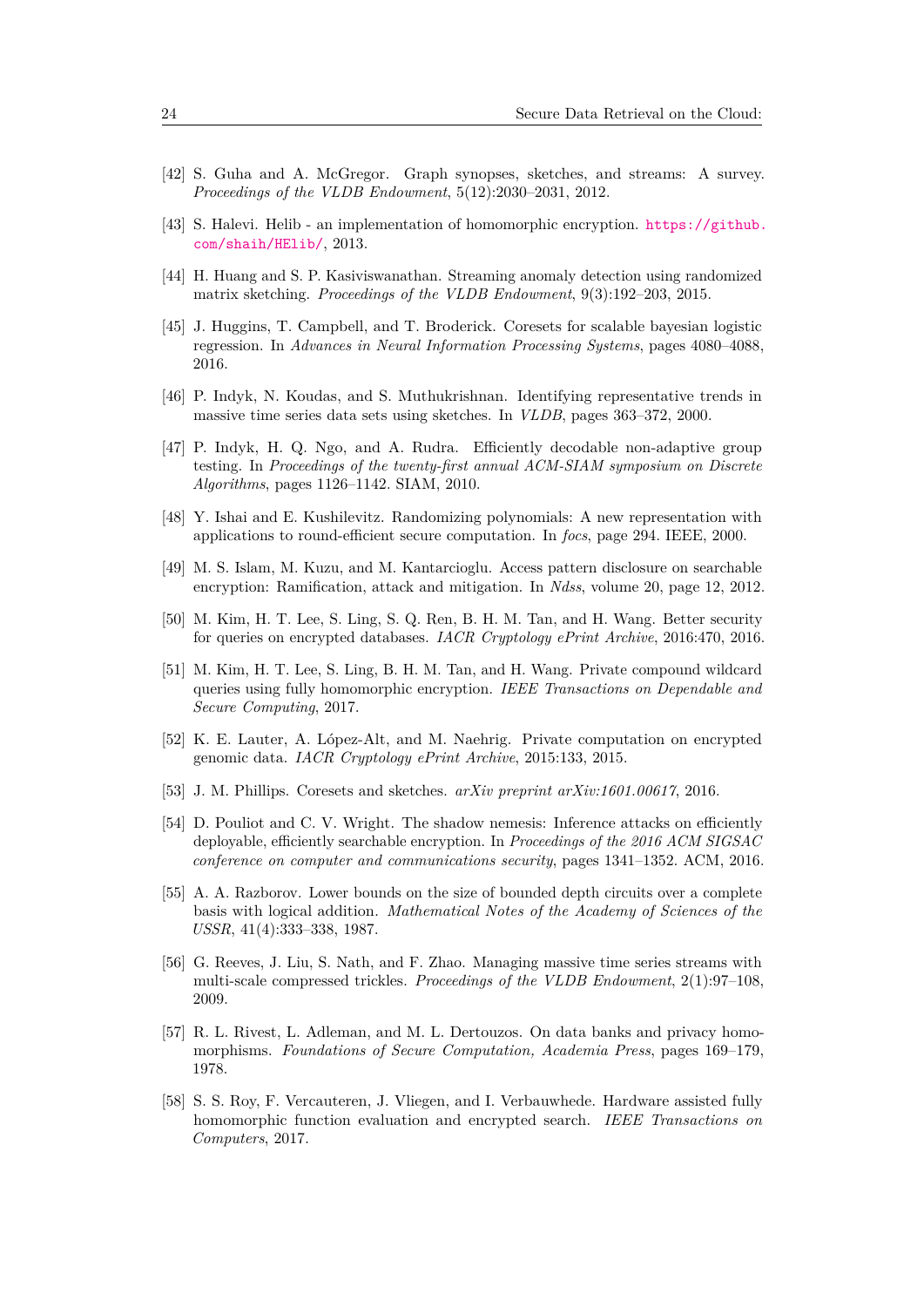- <span id="page-24-4"></span>[59] R. Smolensky. Algebraic methods in the theory of lower bounds for boolean circuit complexity. In *Proceedings of the nineteenth annual ACM symposium on Theory of computing*, pages 77–82. ACM, 1987.
- <span id="page-24-5"></span>[60] D. X. Song, D. Wagner, and A. Perrig. Practical techniques for searches on encrypted data. In *Security and Privacy, 2000. S&P 2000. Proceedings. 2000 IEEE Symposium on*, pages 44–55. IEEE, 2000.
- <span id="page-24-2"></span>[61] H. Tang, X. Jiang, X. Wang, S. Wang, H. Sofia, D. Fox, K. Lauter, B. Malin, A. Telenti, L. Xiong, and L. Ohno-Machado. Protecting genomic data analytics in the cloud: state of the art and opportunities. *BMC Medical Genomics*, 9(1):63, Oct 2016.
- <span id="page-24-7"></span>[62] F. Wang, C. Yun, S. Goldwasser, V. Vaikuntanathan, and M. Zaharia. Splinter: Practical private queries on public data. In *NSDI*, pages 299–313. USENIX Association, 2017.
- <span id="page-24-8"></span>[63] D. P. Woodruff et al. Sketching as a tool for numerical linear algebra. *Foundations and Trends* <sup>R</sup> *in Theoretical Computer Science*, 10(1–2):1–157, 2014.
- <span id="page-24-0"></span>[64] A. C.-C. Yao. How to generate and exchange secrets. In *Proceedings of the 27th Annual Symposium on Foundations of Computer Science*, SFCS '86, pages 162–167, Washington, DC, USA, 1986. IEEE Computer Society.
- <span id="page-24-1"></span>[65] M. Yasuda, T. Shimoyama, J. Kogure, K. Yokoyama, and T. Koshiba. Secure pattern matching using somewhat homomorphic encryption. In *Proceedings of the 2013 ACM Workshop on Cloud Computing Security Workshop*, CCSW '13, pages 65–76, New York, NY, USA, 2013. ACM.
- <span id="page-24-6"></span>[66] Y. Zhang, J. Katz, and C. Papamanthou. All your queries are belong to us: The power of file-injection attacks on searchable encryption. In *USENIX Security Symposium*, pages 707–720, 2016.

# <span id="page-24-3"></span>**A Direct Polynomial**

We present the direct polynomial for returning all matches. We present here the polynomial as defined on cleartext data. To compute on encrypted data the polynomial is replaced by its homomorphic version, as standard.

**Specifications for the direct polynomial.** We first define the direct polynomial's parameters, input and output.

- The direct polynomial is parameterized by the number of elements *m*, a prime  $p > m$  so that computations are in  $GF(p)$ , the number of matches to be returned  $cnt \in \{1, \ldots, m\}$ , the domain of data-elements M and of queries Q, and a polynomial realizing the matching criterion ISMATCH:  $\mathcal{M} \times \mathcal{Q} \rightarrow \{0, 1\}.$
- The input to the polynomial is the data  $array = (x_1, \ldots, x_m) \in \mathcal{M}^m$  and query  $l \in \mathcal{Q}$ .
- The output is the indexes of the matching elements *output*  $\in \{0, \ldots, m\}^{cnt}$ , where for every  $k \in [cnt]$ ,  $output(k)$  is the index  $i \in [m]$  of the *k*-th match for  $\ell$  in *array*. That is,  $output(k) = i$  if-and-only-if both the following holds:
	- 1. The *i*-th element is a match: ISMATCH $(x_i, \ell) = 1$ , and
	- 2. There are  $k-1$  preceding matches:  $|\{j \in [i-1] \mid \text{ISMATCH}(x_j, \ell) = 1\}| = k-1$ .

In case  $cnt > |\mathcal{I}|$ , for  $\mathcal{I}$  the set of all matches as defined in Section [3,](#page-7-0) the output on entries  $k \in \{|\mathcal{I}| + 1, \ldots, \text{cnt}\}\$ is 0.